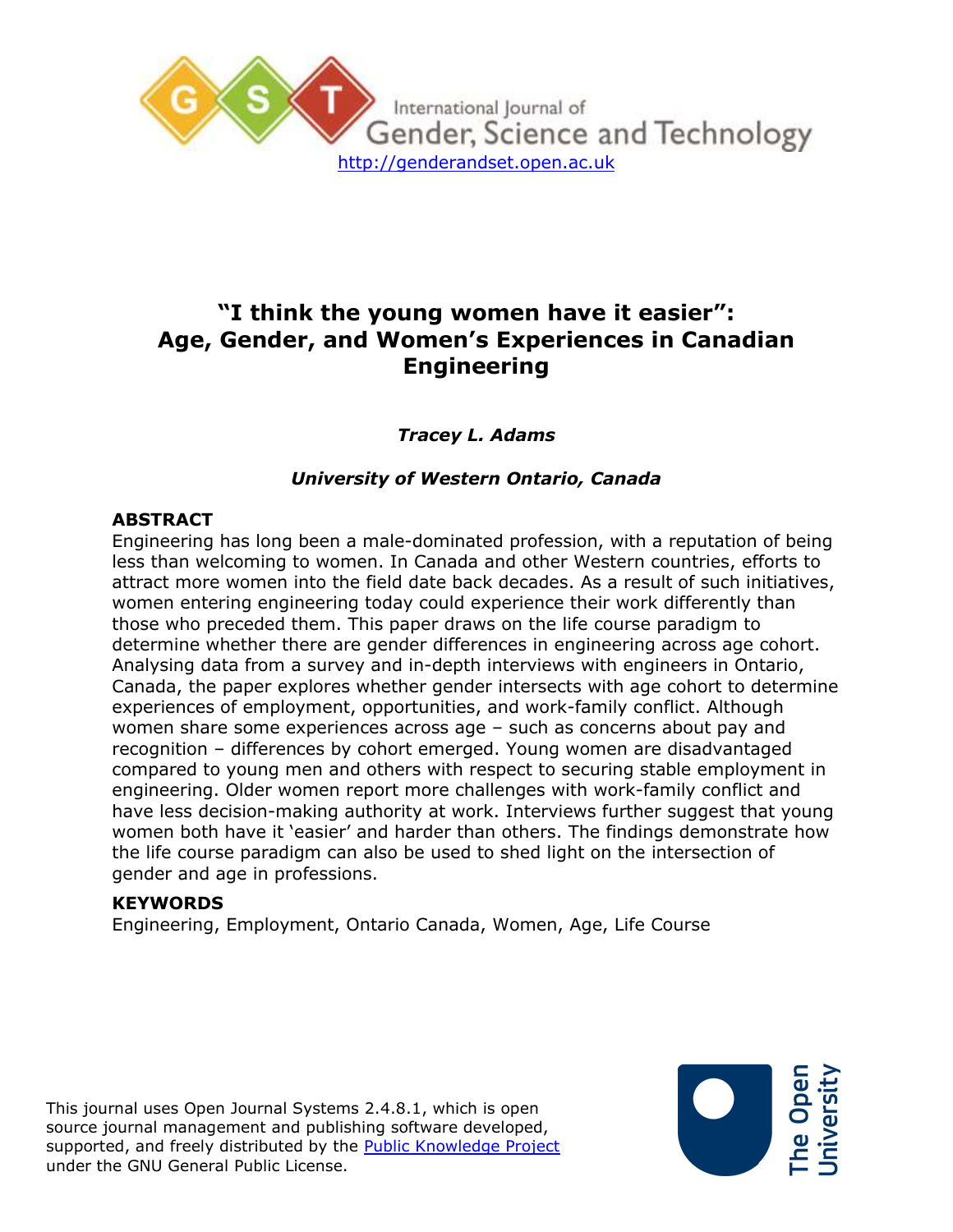# **"I think the young women have it easier": Age, Gender, and Women's Experiences in Canadian Engineering**

## **INTRODUCTION**

In Western countries, over the last few decades, women have been moving into formerly male-dominated professions in large numbers, but engineering remains stubbornly male-dominated. There is a sizeable literature, published over several decades, documenting the many challenges women engineers face in professional practice (see for instance, Cech et al., 2011; Ranson, 2005; Tao and McNeely, 2019). Academic research has identified a 'leaky pipeline' in the field (Faulkner, 2009): many women who embark on engineering training and practice eventually leave (Cech et al., 2011; Sharp et al., 2012; Tao and McNeely, 2019). Lack of opportunities for meaningful work and promotion, difficulty combining engineering work with family life, and hostile working environments are just some of the barriers that discourage women's participation in engineering (Evetts, 1994; Hatmaker, 2013; Sharp et al., 2012).

In Canada, the number of women in the profession is growing, thanks in part to concerted campaigns within engineering to recruit and retain more women, and establish more gender equity (Engineers Canada, 2021). There is reason to believe that working conditions for women in engineering are changing. Moreover, based on international evidence, there is reason to believe that work-family conflict in engineering is less intense than it was (Ayre et al., 2011). Thus, it may be the case that the younger women entering the profession today have experiences that are distinct from their older counterparts. Such variations can be obscured in research that treats women as a monolithic group. Such depictions can also limit effective policy, especially in professions like engineering that are actively endeavoring to become more gender balanced, by obscuring challenges faced by one segment of the profession more than others.

This paper draws on the life course paradigm (Elder et al., 2003; Shanahan and Macmillan, 2008) to explore gender differences within engineering across an age cohort, through analyses of survey and interview data from a sample of professional engineers in the province of Ontario, Canada. The focus is on areas highlighted in the literature as potentially problematic for women in engineering: job opportunities, assessments of competence, and work-family conflict.

### **THEORETICAL FRAMEWORK**

Professions are gendered institutions (Faulkner, 2007; Hearn et al. 2016). Maledominated professions like medicine, dentistry, law, and engineering were traditionally structured for men; there were many structural and cultural barriers to women's entrance and participation (Davies, 1996; Dryburgh, 1999). While women continue to face challenges working in traditionally male-dominated professions, gender parity is emerging in many, including medicine and law (Adams, 2010; Bolton and Muzio, 2007; Hearn et al., 2016). Engineering, however, remains strongly male-dominated. In Canada, only 14% of licensed engineers are women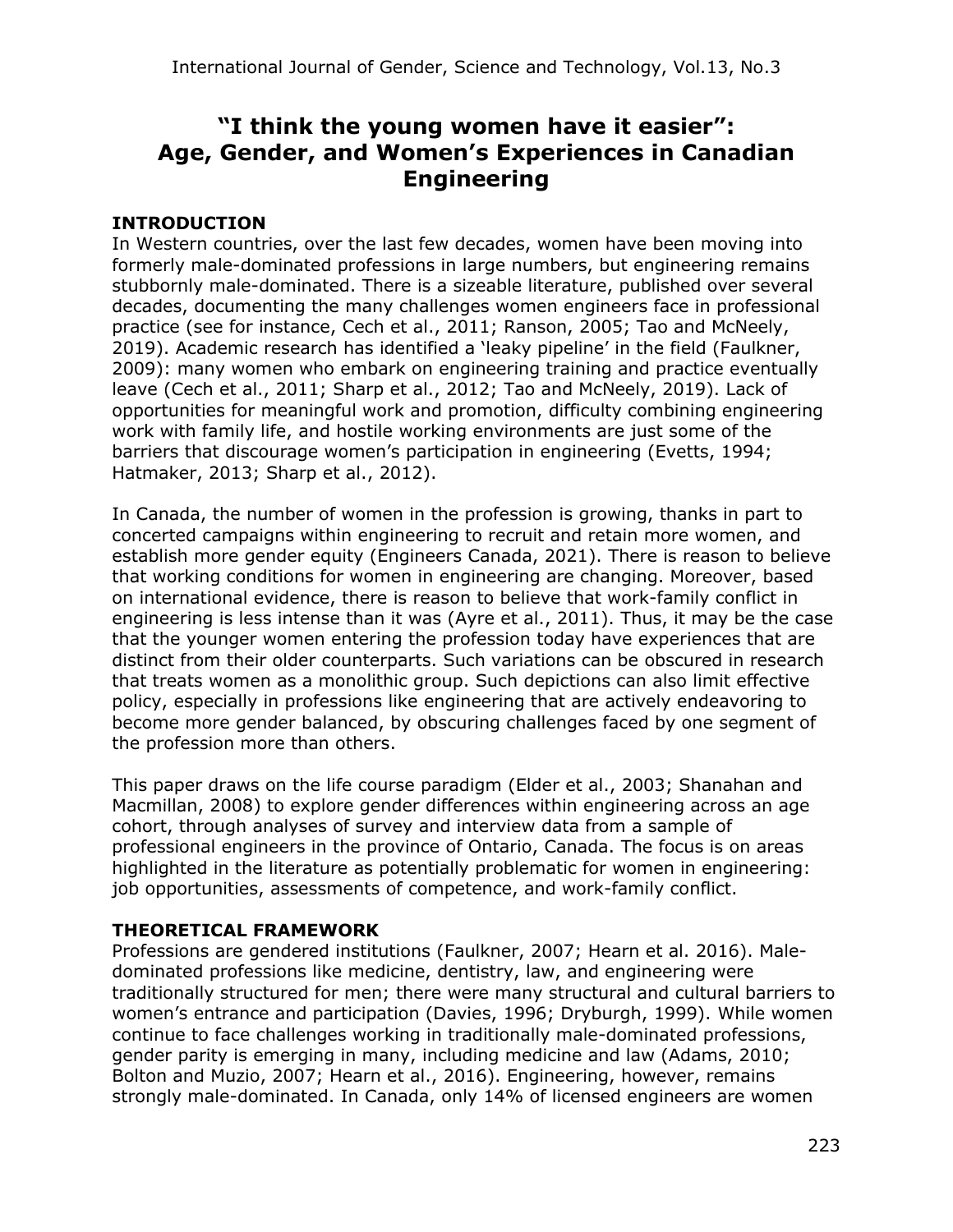(Engineers Canada, 2020). Both informal and formal barriers remain. Research on women in engineering in Western countries documents women's experiences of discrimination and sexism upon entering engineering careers (Gill et al., 2008; Seron et al., 2016). The gendering of competence in the field is also a disadvantage (Kmec, 2013). In science and technology fields, men are believed to be naturally more skilled than women (Harding, 1986; Seron et al., 2016); some unfairly question women's technical skills when they practise as engineers (Hatmaker, 2013; Kmec, 2013). Moreover, research has shown, the structure of engineering careers is not typically conducive to work-life balance (Herman et al., 2013; Ranson, 2005).

Professions, like other occupations and institutions, are not simply gendered, but also racialized (Acker, 2006; Holvino, 2010; Melaku, 2019), and heteronormative (Cech and Pham, 2017). Increasingly, researchers are adopting an intersectional lens when researching professions like engineering (Alegria, 2019; Ruel, 2019; Tao and McNeely, 2019). Intersectionality theories argue that gender, class, and race are co-constructed through "simultaneous processes of identity, institutional and social practice" (Holvino, 2010, p.249), shaped by social-historical context and subject to social change (Acker, 2006). This work is helpful in guiding research on intersectionality; however, it tends to ignore the role of the age cohort (McMullin, 2011), and pays scant attention to change over time. Age is a different kind of marker of inequality—one that is changeable across the life course, and possibly less "embedded in organizing processes" (Acker, 2006, p.445). As a result, few have tried to theorize and research intersections between age and gender at work (Choroszewicz and Adams, 2019).

One way forward may be through the life course paradigm. The term 'life course' refers "to the age-graded sequence of roles, opportunities, constraints and events that shape the biography from birth to death" (Shanahan and Macmillan, 2008, p.40). Life course scholars are interested in the social pathways through which individuals traverse these roles and events, and how these pathways vary across time and place (Elder et al., 2003; Shanahan and Macmillan, 2008). These pathways are structured by social institutions, norms, and social interactions, and they encompass numerous life transitions, during which people exit one role to enter another (for example, school-to-work transitions, or a transition to parenthood). These transitions are key life events (or turning points) that can shape subsequent trajectories over a substantial period of time (Castano and Webster, 2011; Shanahan and Macmillan, 2008: pp. 80–82). Because transitions and trajectories are shaped by social norms, institutions, and social events, socialhistorical context is seen as crucial in shaping social experiences and opportunities.

Applying these insights to careers, research had shown that initial labour force experiences can structure subsequent career trajectories: labour market conditions combine with prevailing gender norms and social policies to shape opportunities (Castano and Webster, 2011; Moen, 2011). Life courses are gendered such that men's and women's experiences of work and life are different, especially since care for children remains institutionalized as women's responsibility (Herman and Webster, 2010; Moen, 2011). Women's career aspirations may be undermined by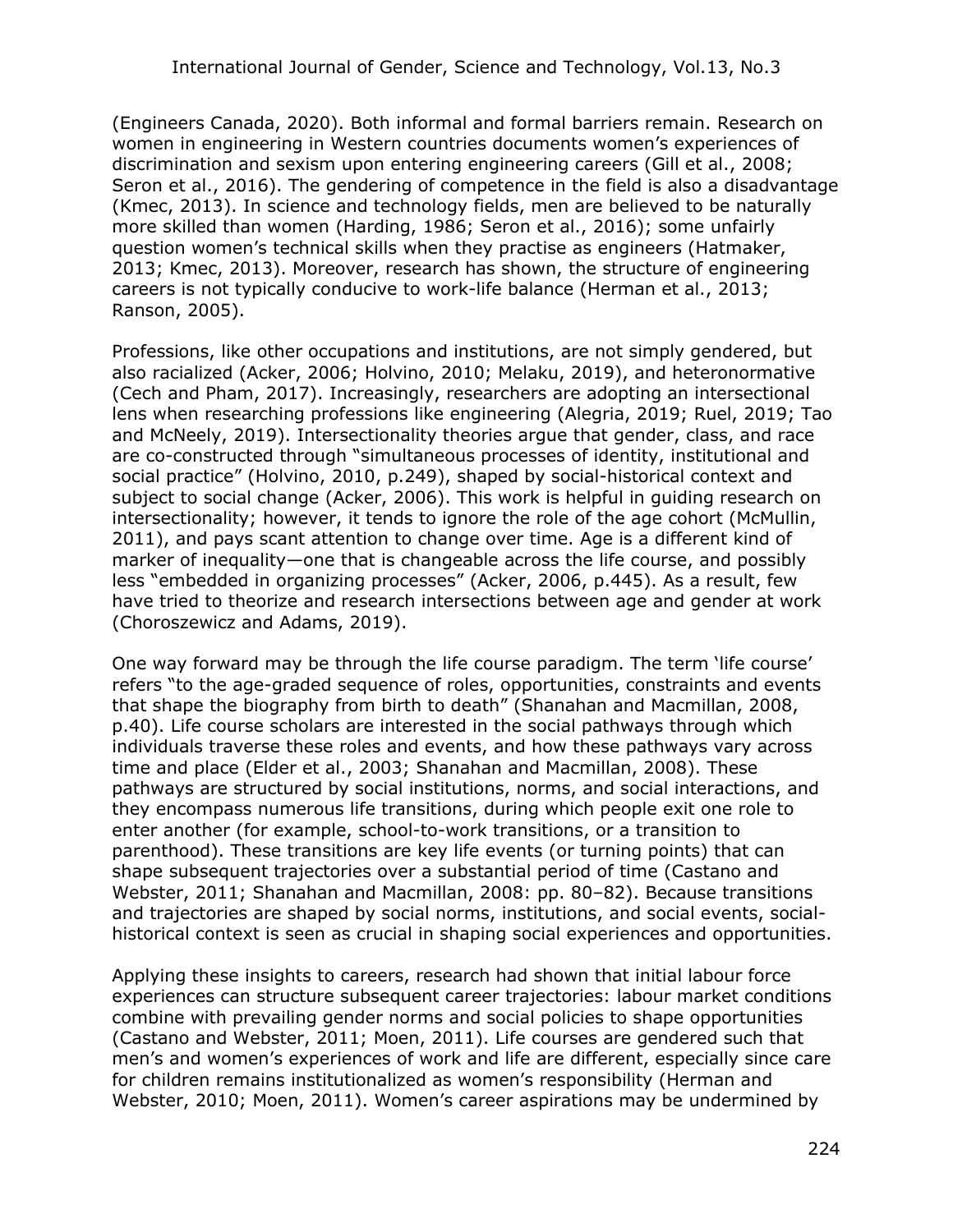family responsibilities, or vice versa (Moen, 2011), especially since career-building and family-building years often coincide (Hochschild, 2003). Structural disadvantages faced by women over the course of their careers and lives accumulate over time (Castano and Webster, 2011). These cumulative disadvantages contribute to women's marginalization within, and exit from, maledominated careers, such as those in STEM (Castano and Webster, 2011; Tao and McNeely, 2019). A gendered life course approach allows us to explore the intersection of age and gender across the life course, and across the social– historical context.

To capture differences across historical time, life course scholars trace people's social pathways across age cohorts and generations. The term 'cohort' refers to a "group of people who experience the same event or conditions within the same interval" (Shanahan and Macmillan, 2008, p.127). That is, individuals born around the same time, or those entering the labour force around the same time, may have very similar experiences of historical events and culture. Some scholars link these cohorts to generations—a category that has a broader range than cohort sometimes grouping together people born within 10–20 years of each other. Unfortunately, there is no widespread agreement on when one generation ends and another begins (Kelan, 2014). Even widely used generational terms such as 'babyboomers'—typically used to refer to those born during the fertility surge following the Second World War—do not have universal boundaries (Shanahan and Macmillan, 2008; Zemke et al., 2013). Most scholars identify 'Generation X' as the one that follows the baby-boomers, beginning in the mid-1960s, and ending in the late 1970s or early 1980s (Shanahan and Macmillan, 2008; Zemke et al., 2013). Those born closer to the millennium are typically called 'Millennials'.

The life course perspective suggests that experiences of work and life may differ across generation and/or age cohort (the terms are used interchangeably here; Shanahan and Macmilllan 2008; Zemke et al., 2013). Social, technological and institutional changes ensure that the opportunities and experiences of members of each generation upon career entry will likely differ. Members of these distinct generations often share some attitudes and habits as a result of shared social events and life course experiences (Kelan, 2014). Thus, there is reason to believe that the work experience of older generations, such as the baby-boomers will differ from those of younger generations, like the Millennials. Gender may be a notable dimension of difference. As the gendering of professional work alters in response to social change and the efforts of professionals to generate positive change, professions that were traditionally masculine may slowly change to become more female-friendly. As a result, women entering male-dominated careers more recently may have had different work experiences and career trajectories than those who came before them (Castano and Webster, 2011).

### **Women in Engineering**

Studies on women in engineering in Canada and other western cultures published in previous decades documented a masculine 'work hard, play hard' culture (Dryburgh, 1999; Evetts, 1994; Heap and Scheinberg, 2005). Although many women successfully adapted to the culture in school (Dryburgh, 1999), they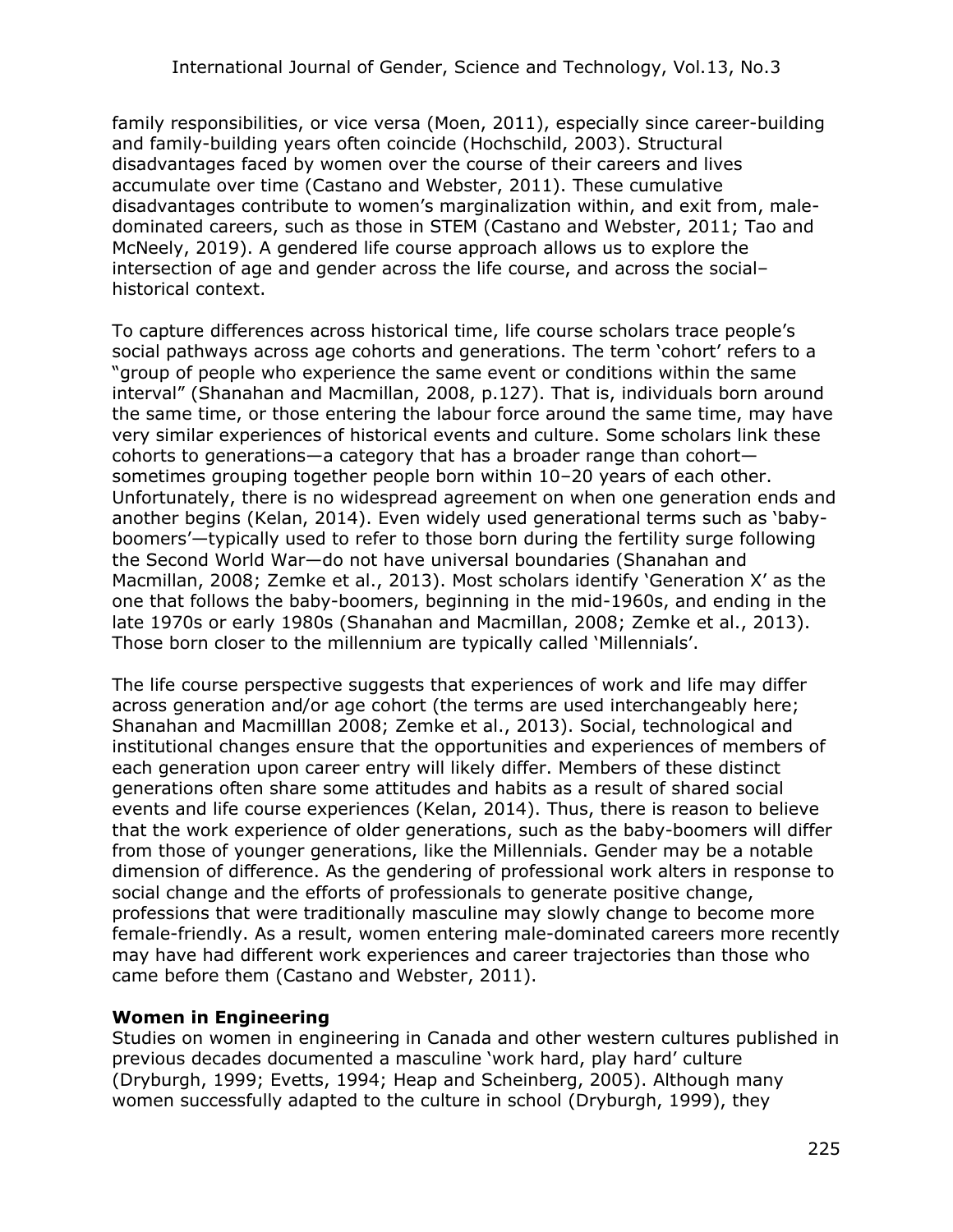encountered hostility and sexism upon entering engineering workplaces (Devine, 1992; Evetts, 1994). Research found that women engineers had less access to training opportunities and mentorship (Devine, 1992), and, hence, limited opportunities for promotion (Evetts, 1994). Women who did earn promotions were typically childless and had pursued promotion with "single-minded dedication" (Evetts, 1994, p.108). Those women engineers who had children indicated it was very difficult to combine work and family (Devine, 1992; Ranson, 2005). Women were said to succeed in the masculine engineering culture by becoming "conceptual men" (Ranson, 2005, p.146). However, their status as 'one of the boys' was undermined when engineers became mothers (Herman et al., 2013; Ranson, 2005). In response to blocked opportunities and hostile working environments, women (especially mothers) tended to seek other labour market opportunities (Shih, 2006); however, this strategy could lead them out of engineering and into different, even unanticipated, careers (Ranson, 2005).

More recent research has documented changes within engineering education that encourage women's participation; however, studies have also identified forces contributing to women's segregation and marginalization (Seron et al., 2016; Seron et al., 2018). Upon entering the labour force, whether during internships or first jobs, women may experience sexism, leading them to question engineering as a career choice (Seron et al., 2016), and reducing their confidence in their ability to succeed in engineering (Cech et al., 2011), potentially encouraging career exit (Tao and McNeely, 2019). Young women feel unprepared to navigate these gendered workplaces (Gill et al., 2008). Colleagues, coworkers and clients may question their competence and technical expertise (Hatmaker, 2013; Kmec, 2013), and they may be given stereotypical female tasks, such as taking notes for their colleagues (Gill et al., 2008; Hatmaker, 2013). As they progress in their careers, women find they experience a decline in career opportunities when they have children (Herman et al., 2013). Nevertheless, some research suggests this might be changing. In their study of women engineers in Australia, Ayre et al. (2011) found that the number of engineering workplaces with family-friendly policies increased between 1999 and 2007. Nonetheless, barriers to utilizing these policies may remain (Wharton, 2015).

## **THIS STUDY**

Considering the literature on gender differences in engineers' employment experiences in western countries together with the life course perspective, it seems likely that these gender differences vary by age. If the engineering profession is now more welcoming to women than ever before, then there should be fewer differences between younger men and women embarking on engineering careers. Observed gender differences may be more apparent among older cohorts, in which women experienced more work-family conflict and other barriers compared to men, leading to a cumulative disadvantage that manifests as gender differences within older cohorts.

This study explores the hypothesis that, in Canadian engineering, gender differences in experiences are higher within older (Gen X or baby boomer) cohorts than in younger generations.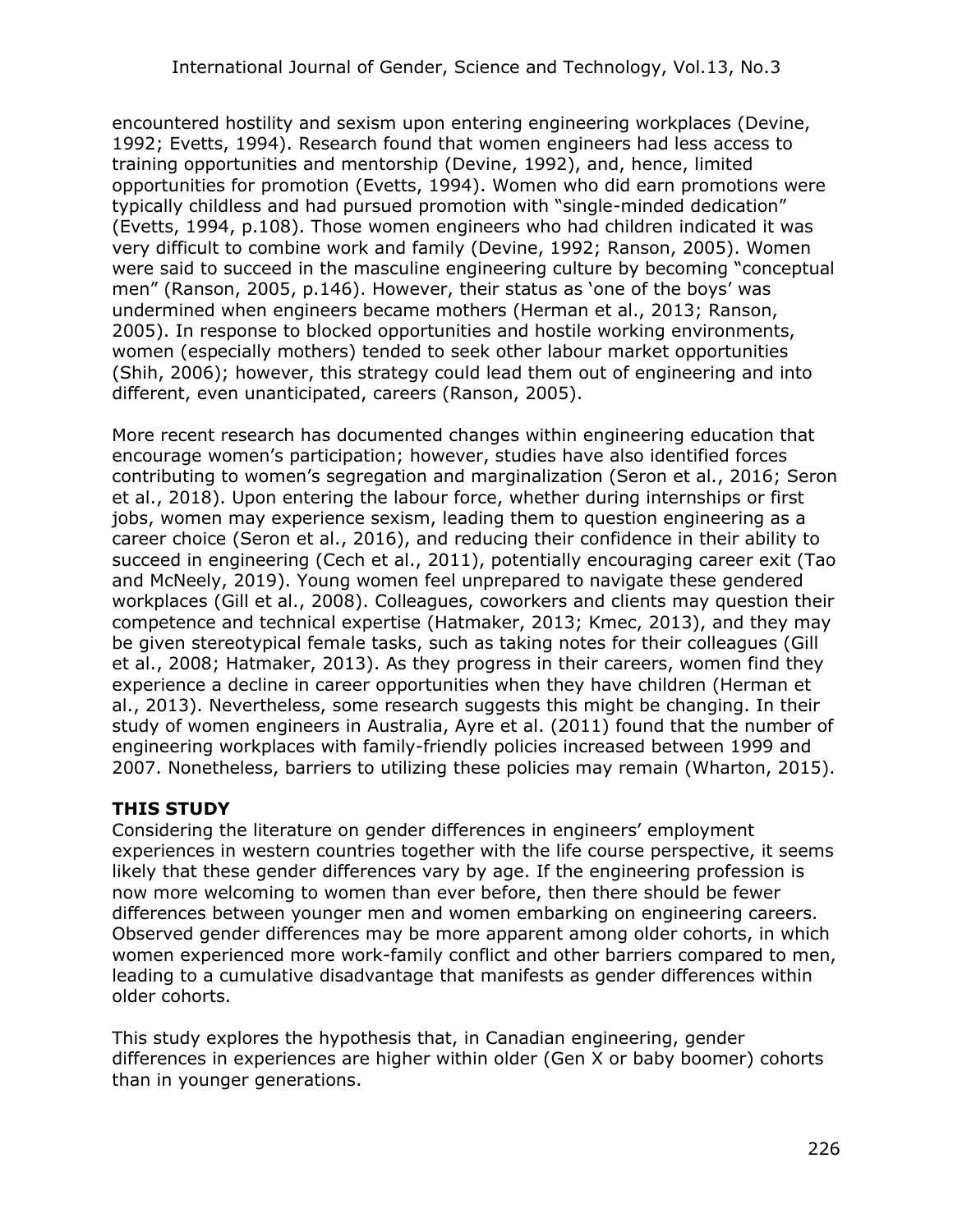Conversely, there could be a selection effect at play whereby older cohorts of women who faced significant barriers in engineering have already left the profession; those who remain in the profession could be the 'most successful', and the 'most like men'. Younger women may experience more barriers that will drive some out of engineering in the future.

Thus, an alternative hypothesis, consistent with a leaky pipeline, is that there are fewer gender differences among older cohorts, compared to younger cohorts. To assess these competing hypotheses, this paper draws on cross-sectional survey and interview data which explore particular areas of gender difference in engineering employment highlighted in the literature. The areas investigated include: perceptions and experiences of inequalities in pay, promotion, job outcomes and work-family balance; whether these differences vary across age cohorts; and whether older and younger women believe that there are generational differences in these experiences.

## **Methodology**

To assess the hypotheses, mixed methods were employed: in-depth interviews and survey data. As part of a broader study on the changing nature of professional work in Canada, interviews were first conducted with 15 key informants who were experienced engineers. Subsequently, an online survey was circulated with the assistance of a professional association, and interviews were conducted with 52 Ontario engineers who volunteered after taking the survey. Analyses presented here focus on answers to attitudinal survey questions respecting perceived gender differences in pay and promotion, work-family conflict, and questions on current employment. Then, interview findings are discussed to shed more light on the women's experiences and perceptions of working in engineering in Ontario, Canada.

## **Survey Data**

The online survey of Ontario engineers was conducted between October 2016 and February 2017. The survey focused on a variety of issues including work experiences, workplace change, and attitudes to professional and social issues. A link to the survey was disseminated by the Ontario Society of Professional Engineers (OSPE), initially to its members via email. Three follow-up notices including the survey link were sent out via email and social media not only to OSPE's roughly 8,000 members, but 20,000 additional Canadian engineers between November 2016 and January 2017. There were approximately 800 survey respondents, but analysis was limited to the 600 actively working at the time of the survey. As with other online surveys distributed via social media, survey generalizability is limited.

Not surprisingly, given the makeup of the profession in Ontario, 82% of respondents were men; only 18% identified as women (none identified as nonbinary). Women, then, were slightly over-represented among respondents: at the time of the survey women comprised only 13% of licensed engineers in the province. Regardless, the number of women in the survey is on the low side, limiting the scope of data analyses undertaken.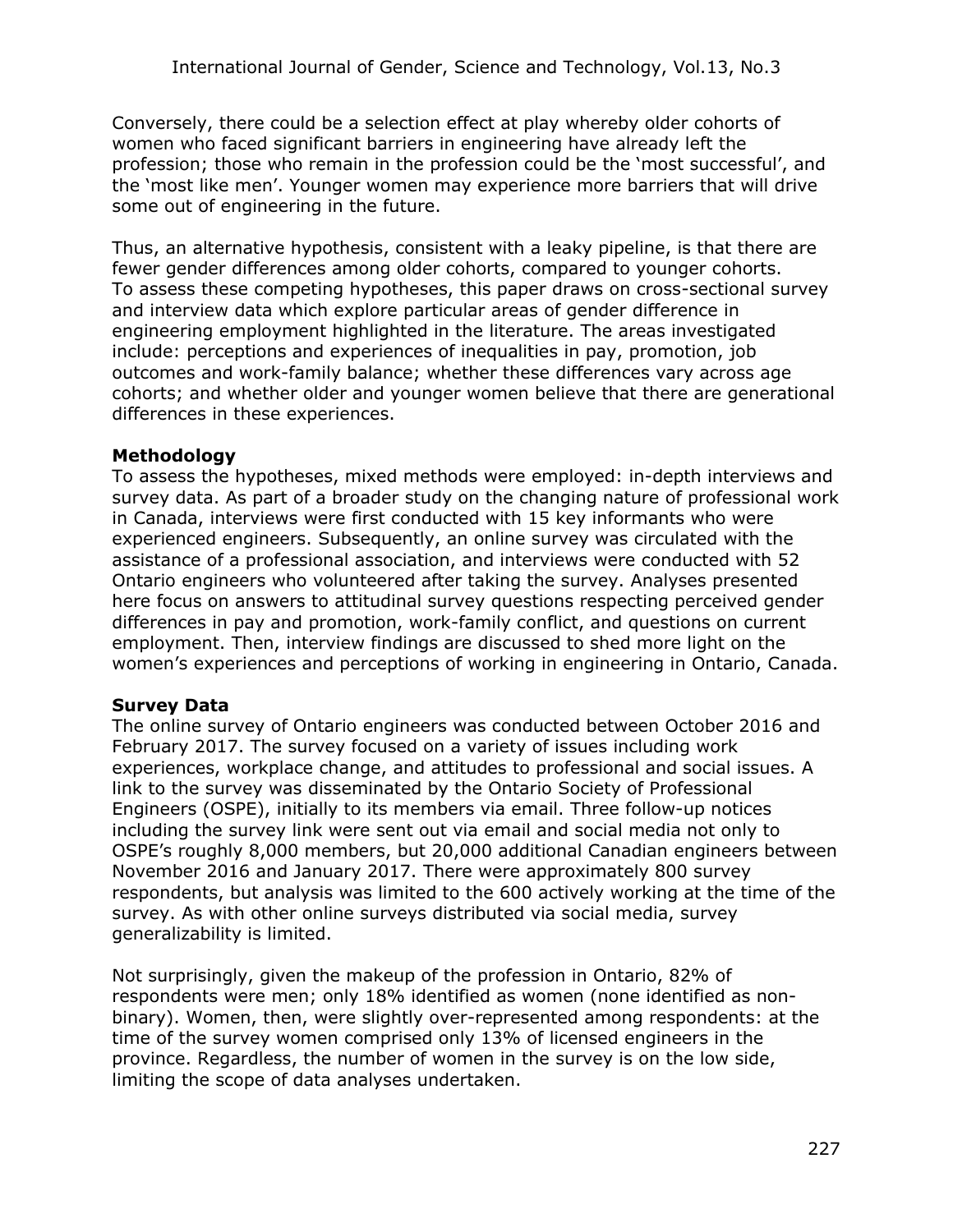To explore differences across age cohort, respondents' ages were grouped into three categories, resembling the generations identified in some research (Zemke et al., 2013). Those who were 35 and under during data collection (2015–17), were born in 1980–2 and later, and can be categorized as Millennials (36% of respondents). Those aged 36–50 equate to Generation X, born between 1965 and 1980 (24%). Those who were 51 and over approximate to baby boomers (39%).

The outcome variables used in this study include several survey questions assessing perceptions of gender inequality at work (along a 5-point Likert scale):

At my workplace, men get more credit for their contributions and skills than women do.

Men in engineering make more money than women do, even when completing similar work.

Work–family balance is difficult to achieve in the engineering field.

These statements address key points of gender difference identified in the literature. The remaining outcome variables address employment outcomes (working in field, permanent or temporary job), and authority level:

Does your job require an engineering degree?

Is your job permanent, or temporary/seasonal?

Do you participate in workplace decision-making?

### *Analysis*

To identify any gender differences within and across age groups, cross-tabular analyses were calculated using chi-squared tests of significance. For ease of interpretation (and to ensure all cell sizes were 5 or more) outcome variable response categories were collapsed. Results, presented below in the Findings section, reflect analyses exploring age differences on the various outcome measures, across gender. Analyses exploring gender difference within age categories were also conducted but are of less focus here.

### **Interview Data**

As noted above, two sets of interviews were completed with engineers in Ontario, Canada. In 2015, key informant interviews were conducted with 15 experienced professional engineers (8 of whom were women). The goal of these interviews was to explore changes in the profession over time, especially with respect to training, skills, and practice. Interviews were conducted in person, over the phone, or over Skype and lasted between 30 and 90 minutes. After the survey, in 2017, follow-up interviews were conducted with 52 survey respondent volunteers (13 of whom were women). The latter interviews were semi-structured, and their goal was to probe further on several issues related to workplace change that emerged as being important within the survey. As before, interviews were conducted in person, over the phone or over Skype, and lasted between 45 and 80 minutes.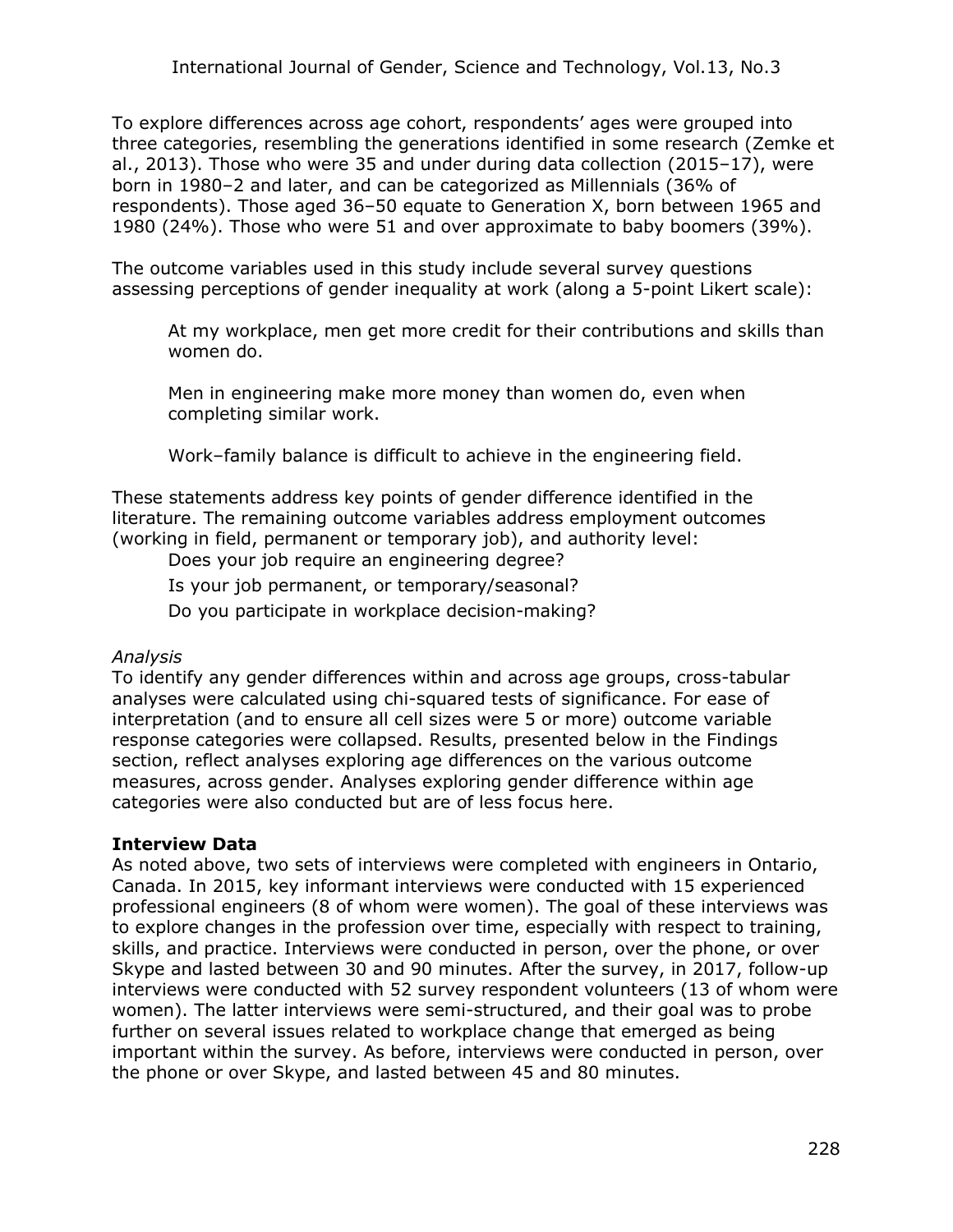For the purposes of this paper, the focus is on the 21 interviews with women engineers (8 in phase one and 13 in phase two). All but one were recorded and transcribed. It is important to note that gender issues were not the central focus of either set of interviews. However, gender was frequently raised during interviews by participants. When it did not arise spontaneously, participants were invited to share their thoughts on the experiences of women in engineering. Similarly, while no question explicitly explored age cohort differences in the engineering profession, most participants were asked about challenges experienced by younger people embarking on engineering careers, since this was a hot topic in the profession at the time (OSPE, 2015).

#### *Analysis*

Transcripts were analysed both descriptively and thematically. Transcripts were read several times to identify experiences of work and career transitions. Then, transcript excerpts were grouped by theme and by age cohort, to identify patterns within and across cohort. Particular attention was paid, not only to the experiences women described, but *how* they described their experiences, and how they felt their own experiences were similar to or different from others' within their age cohort or outside of it. Although women discussed a wide range of experiences, several attracted more attention, recurring in most interviews—work and family, treatment by male colleagues, and career trajectories. Subsequent analysis focused on these areas more closely, within and across age categories. In the presentation of findings below, all interview participants have been assigned pseudonyms.

### **FINDINGS**

Analysing the survey and interview data revealed that gender differences persist in engineering, but that these sometimes vary by age cohort. The experiences of older and younger women in engineering are different in significant ways.

#### **Attitudes Respecting Pay and Promotion**

Tables 1 and 2 show responses to the survey questions about perceived gender differences in pay and promotion by gender and age. Women are much more likely than men to strongly agree or agree that men make more money than women in engineering: 80% of women respondents, but only one quarter of men, agree with this statement. In reality national statistics show that Canadian women in engineering's average income is 80% of men's income (Statistics Canada, 2017). There are some variations in perceptions across age cohort. Younger women are *most* likely to agree with this statement, while younger men are *least* likely to agree. Older women respondents were less likely than other women to agree this is the case, although two-thirds of them did so. The latter could reflect a 'survivor' effect among older women in engineering, where those who remain in the profession into their 50s have been very successful. Younger women, in contrast, clearly feel women are at a disadvantage.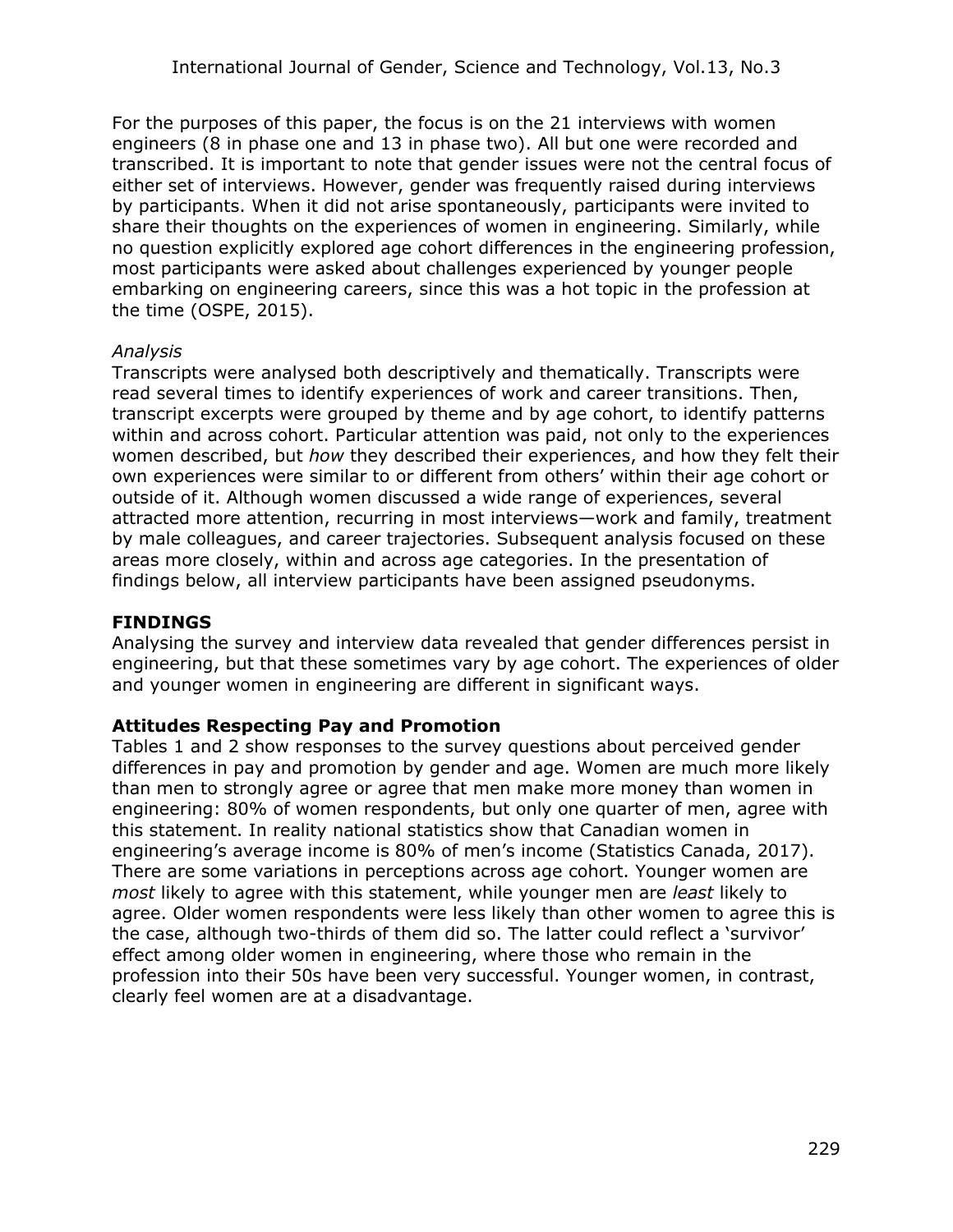*Table 1:* Men in engineering make more money than women do even when completing similar work: Percentage Agreement by gender and age

|                          | <b>Women</b>  | Men            | <b>Age Totals</b> | <b>Total N</b> |
|--------------------------|---------------|----------------|-------------------|----------------|
| 35 and Under             | 85.8%<br>(42) | 18.6% (20)     | 39.5% (62)        | 157            |
| $36 - 50$                | 80.0%<br>(20) | 25.0% (22)     | 37.2% (42)        | 113            |
| 51 and Over              | 68.4% (13)    | 26.9% (45)     | 31.2% (58)        | 186            |
| <b>All Ages</b><br>(N's) | 80.7%<br>(93) | 24.0%<br>(363) | 35.5%             | 456            |

All gender differences significant at  $p < .001$ 

*Table 2*: Men get more credit for their contributions than women: Percentage agreement by gender & age

|                     | Women     | Men           | <b>Age Totals</b> | <b>Total N</b> |
|---------------------|-----------|---------------|-------------------|----------------|
| <b>35 and Under</b> | 67.9%     | $16.1\%$ (22) | 30.5% (58)        | 190            |
|                     | (36)      |               |                   |                |
| $36 - 50$           | 60.7%     | $11.5\%$ (12) | 21.8% (29)        | 133            |
|                     | (17)      |               |                   |                |
| 51 and Over         | 68.5%(13) | 12.6% (21)    | 15.4% (34)        | 220            |
| <b>All Ages</b>     | 66.0%     | 12.4%         | 22.2%             | 543            |
| (N's)               | (100)     | (443)         |                   |                |

All gender differences significant at p<.001

There is also a significant gender gap in agreement with the statement 'men get more credit for their contributions than women'. Two-thirds of women survey respondents, but only 12% of men respondents, agree with this statement.

The survey identified no significant differences across age cohort among women (and men), but in interviews, it was younger women who were most likely to voice frustration at being discredited. Elizabeth (<35) talked about having to take notes in meetings, and having her ideas ignored. Ying (<35) found that clients and customers would often ask her male counterparts about technology she designed since "women are not commonly perceived as very technically enabled." Raina (<35) indicated that her instructions were challenged and resisted by male coworkers. Nevertheless, young women had the impression that their experiences were better than those of previous generations: Elizabeth (<35) said, "It's a lot better than it used to be 20 years ago from the stories I heard from other women." Ying (<35) agreed that "we're much better than before, but still …" Kimberly (36– 50) had worked in the profession for a while and claimed that "the engineers have become a little more enlightened … now that you're getting some of the younger people in there."

When women in older cohorts discussed lack of credit or respect for their skills, they often referenced experiences from earlier in their careers. For instance, Zoe (36–50) explained that she learned to "adjust [her] style of speaking to get things done." When asked to explain, she provided an example of an exchange she had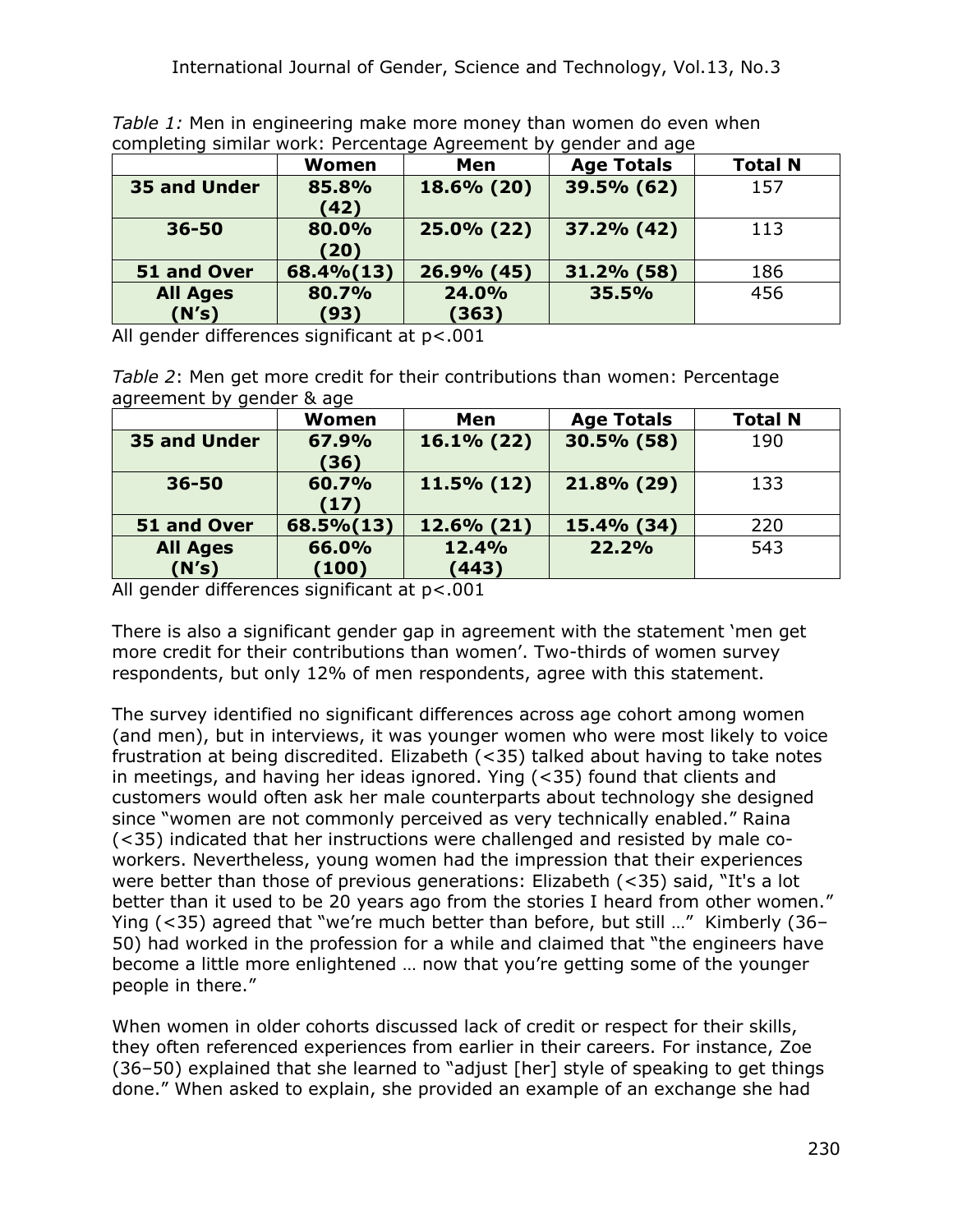with a construction worker on a job site when still fairly new at her job. She told him she would like him to have a room drywalled by the following Wednesday:

Next week Wednesday comes and goes. I go into the [room], the drywall is not complete. So, I see the guy and I'm like, "Ah, I thought I told you this had to be done on Wednesday." He's like, "No you didn't. You said you would *like* it. […]."So, I'm like, oh, okay, my mistake: "Okay, you better have this done by Friday, or else I'm going to call your boss." And he got it done by Friday.

Zoe felt she had to change her interaction style to be taken seriously. She had to become "more assertive." Zoe elaborated,

I feel that in a male dominated profession like engineering there's two roles for women. You're either sort of that aggressive bitch […]. Or you can be the one that makes the cookies and is the mother role and, you know, organizes the Christmas party type of thing. So, those are sort of the two choices. So, I picked being the more aggressive person. There's no sort of middle ground.

Nonetheless, even senior women had their skills questioned. Indeed, women expressed surprise when, outside of engineering, their abilities were acknowledged. Zoe (36–50) found it "kind of funny" that her current (non-engineering) employer assumes that she has "a certain level of expertise, whether I do or don't." Ruth (51+) concurred: "I go out, and you know, tell somebody, 'yeah I'm an engineer', and outside the industry there's respect."

To summarize, women were more likely to believe that they get less credit than men for their work, and in interviews clarified that women engineers—perhaps especially younger women—have their skills and judgment devalued by co-workers.

### **Work–family conflict**

Gender differences were surprisingly muted on the issue of work–family conflict within engineering. A majority of men and women aged 50 and younger agreed that balance is hard to achieve. It is only among the oldest cohort of engineers (51 and over) that a statistically significant gender difference emerged. Over two-thirds of older women engineer survey respondents indicated work–life balance was a challenge, compared to 43% of same–age men.

*Table 3:* Work–family balance is difficult to achieve: Percent agree/strongly agree by gender and age

|                 | Women        | Men       | <b>Age Totals</b> | <b>Total N</b> |
|-----------------|--------------|-----------|-------------------|----------------|
| <b>35 and</b>   | 57.1 (32)    | 55.1(81)  | 55.7% (113)       | 190            |
| <b>Under</b>    |              |           |                   |                |
| $36 - 50$       | 59.3(16)     | 53.9(62)  | 54.9% (78)        | 133            |
| 51 and Over     | 68.4 (13) ** | 43.1 (93) | 45.1% (106)       | 220            |
| <b>All Ages</b> | 59.8         | 49.4      | 51.2%             | 580            |
| (N's)           | (102)        | (478)     |                   |                |

\*\*  $p < .01$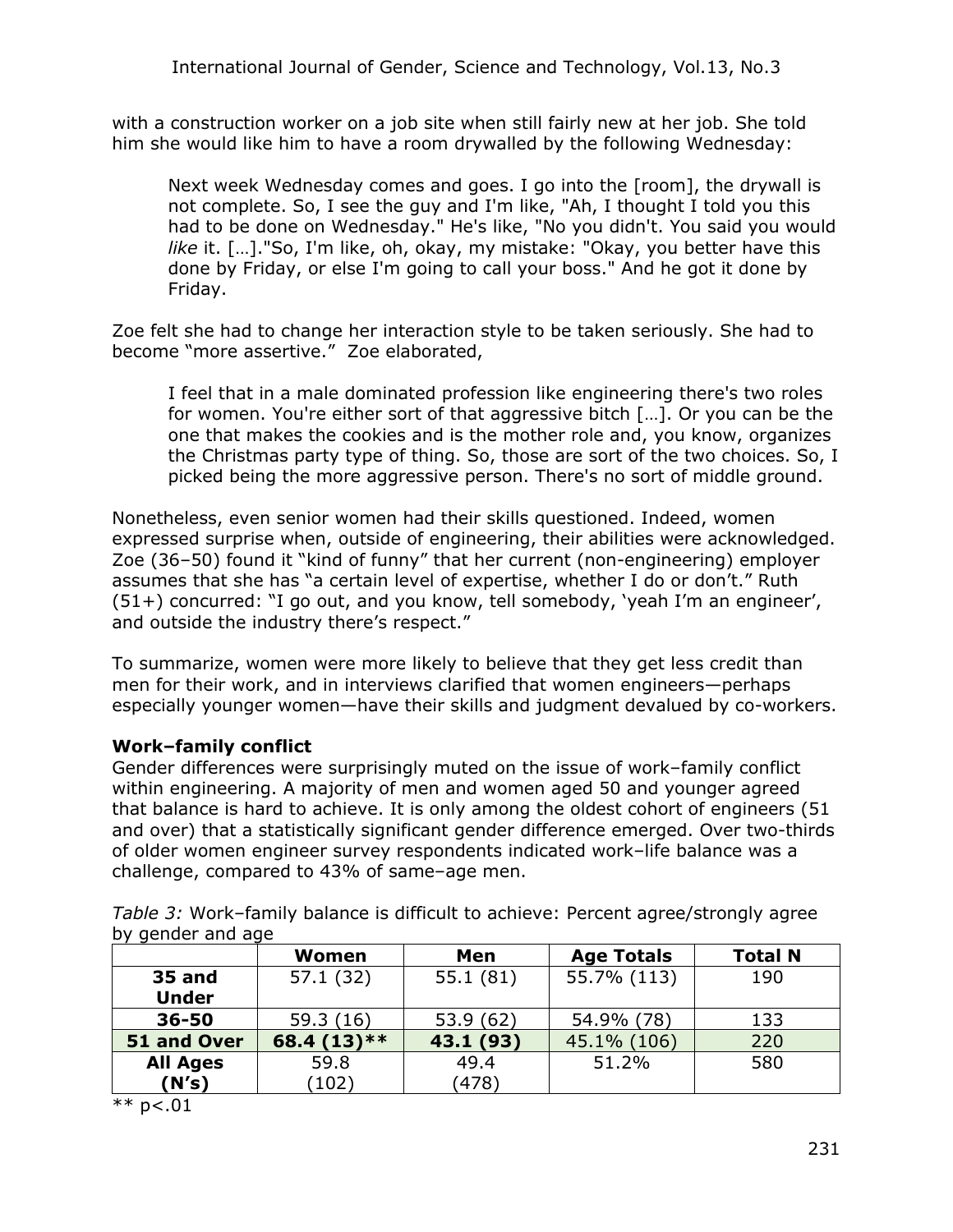These findings suggest that experiences of work–family conflict differ for women across a cohort: Millennial women have allies among same-age men who are just as concerned with work–family balance as they are; older women have had fewer allies among men in their cohort.

It may be the case that work–life balance for engineers has improved over time. For Delilah (36–50), changing social attitudes among younger cohorts of men were important in invoking positive change:

I think that's what's made the engineering workforce now start to recognize that that philosophy of just killing yourself for a client and, "no, you don't get holidays and compensation for your overtime and we don't care that you've got children to drop off at day care." That's changing because men themselves have those obligations now.

The result, according to Delilah, is that more companies are starting "to create environments where making accommodations for family life is not a negative."

Older women struggled to achieve work–life balance. Battling a long-working-hours culture that did not accommodate childrearing, baby boomers like Ruth  $(51+)$ fought for family-friendly policies—but they paid a price for it:

One lady that I first worked with, she had her kids in the late 70s and was given six weeks maternity leave, and she rushed right back. Didn't hurt her career at all. When I had my kids, we had, I think three or four months' maternity leave, but we had a guarantee of coming back. We could take a year off, and we could come back to our job. And we wouldn't be paid for that time. So [my cohort] […] we had our kids, we took the maternity leave, in fact, we job-shared or did reduced hours of work. And we were stigmatized for that. We were all, you know, 'you're on the mommy track'.

Ruth's generation was penalized if they cut back on their work hours; their career progress stalled. This has changed, Ruth believes:

And now, the ladies coming in are given a year maternity leave, but I don't think there's any stigma anymore. I think there's been a lot of recognition that men have a part to play.

Work–family conflict combined with blocked mobility to shape the career paths of women engineers in the oldest cohort, in particular. Many women in the 51+ age group reported changing jobs after having children: some sought more familyfriendly work environments, while others started their own firms. For example, Shawna (51+) had great success working in the private sector, but when she had young children she first decided to start her own company to achieve more worklife balance, and eventually settled in the public sector. As she said, "trying to manage a young family with working 80 plus [hours] per week — that didn't make sense." In public sector workplaces, she argued, there is "more time for your family, more time for yourself, or doing other things that you enjoy." When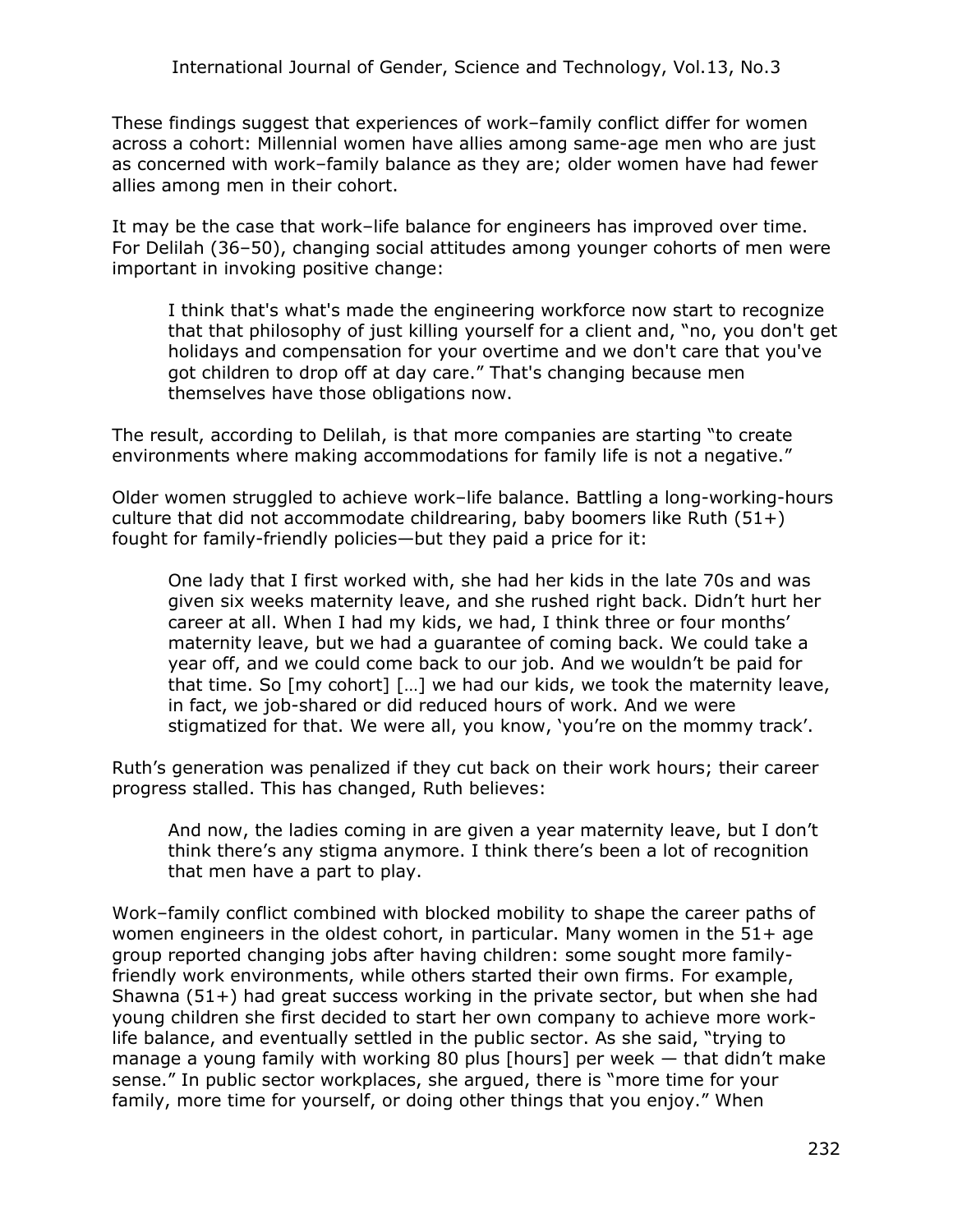Veronica (51+) was asked what led her to become self-employed, she said, "it was a better family/working kind of situation." Before striking out on her own she asked her company if she could work from home some days, and they said no. Delilah (51+) also said her move to self-employment was a response to the fact that "a regular engineering job was not conducive to family life." She had found previous employers totally inflexible, and unsympathetic to work–family conflict. Men rarely mentioned work–family conflict in interviews, and the few that did were all in the youngest age cohort with small children. Overall, both the survey and interview findings suggest that older women have had been particularly impacted by work– family conflict, experiencing blocked mobility and altered career paths. Gender differences are less apparent within the youngest age cohort.

## **Work characteristics**

Table 4 shows gender differences within and across age categories with respect to employment in a job that requires an engineering degree. Overall, there is no difference between men and women: about 60% of survey respondents are in jobs specifically requiring engineering training. Thus, many engineers are employed outside of engineering (see also OSPE, 2015; Tao and McNeely, 2019). The engineering profession in Ontario is concerned about how this trend affects young workers seeking to break into the profession (OSPE, 2015). However, the survey suggests that it is particularly young women who are disadvantaged. Almost twothirds of men aged 35 and under are employed in engineering compared to just over half of the younger women respondents. Table 5 shows that young women are also less likely to hold permanent jobs. A quarter of them are employed in temporary or seasonal jobs, compared to 11 percent of their male counterparts, and a similar percentage of women and men in other age cohorts. These disadvantages could contribute to the leaky pipeline whereby women who enter engineering do not stay in the field.

| gunaun acagu                  |             |             |             |  |
|-------------------------------|-------------|-------------|-------------|--|
|                               | Women       | Men         | Age Totals  |  |
| <b>35 and</b><br><b>Under</b> | 56.3% (36)* | 65.2% (105) | 62.7% (141) |  |
| $36 - 50$                     | 65.6% (21)  | 61.9% (73)  | 62.7% (94)  |  |
| 51 and Over                   | 65.0% (13)  | 60.3% (132) | 60.7% (145) |  |
| <b>All Ages</b>               | 60.3%       | 62.3%       | 61.9%       |  |
| (Total N)                     | (116)       | (498)       | (614)       |  |

*Table 4*: Does your current job require an engineering degree? Percent "yes" by gender & age

 $*$  p<.05

*Table 5*: Percentage of permanent employment (vs temporary) by gender and age

|                               | Women<br>Men |             | Age Totals  |  |
|-------------------------------|--------------|-------------|-------------|--|
| <b>35 and</b><br><b>Under</b> | 75.4% (46)*  | 89.0% (138) | 85.2% (184) |  |
| 36-50                         | 100% (29)    | 89.0% (103) | 91.7% (132) |  |
| 51 and Over                   | 88.9% (16)   | 83.8% (176) | 84.2% (192) |  |
| <b>All Ages</b>               | 84.3% (108)  | 86.9% (480) | 86.4% (588) |  |
| $\sim$ 1.000 $\sim$           |              |             |             |  |

 $*$  p<.05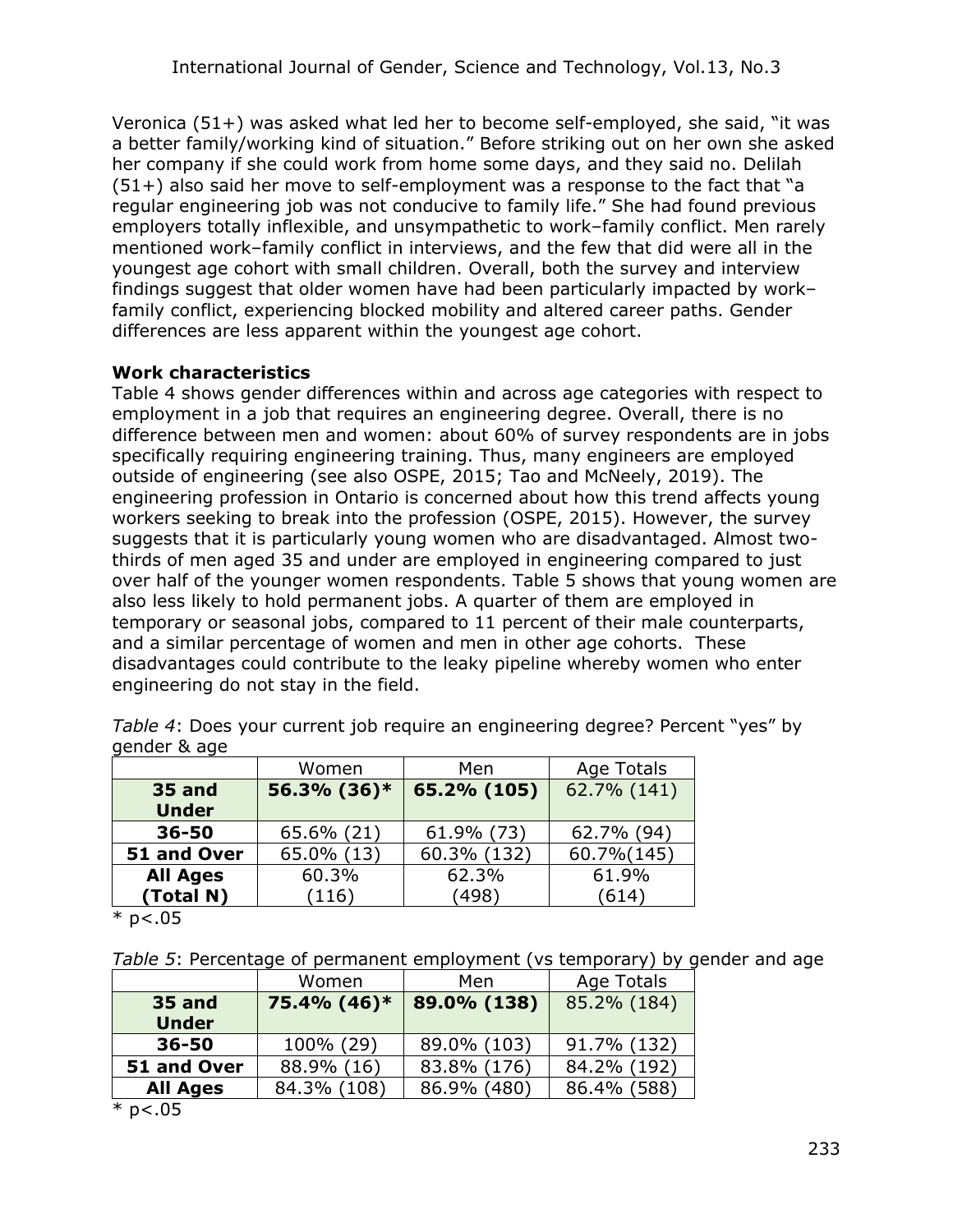In interviews older and younger women mentioned challenges faced by younger workers:

I'm a little surprised at how many engineering graduates I know that have struggled to find work. I know that wasn't the case when I graduated, so I do think it is harder for them. (Zoe, 36–50)

Young people aren't able to find jobs as easily as, perhaps, a generation before. (Ying, <35)

For some, the real problem was finding a good, secure job in the engineering field:

The job market and culture has changed. It's become a lot more sporadic. A lot more contract, part-time […] The 'having a job before you graduate' thing seems like a pipe dream almost nowadays. […] So, to be able to graduate and get a full-time, permanent job is highly unlikely. (Madelyn, 36–50)

Respondents were divided as to the cause of these challenges. Some pointed to structural changes in engineering and decreasing opportunities:

I think a lot of times, especially for this generation right now that are just graduating, the circumstances are such that they don't get an opportunity. It's a lack of opportunity versus their personal choice of not practising engineering. (Julia 36–50)

However, other respondents individualized the problem, suggesting that the problem lay with younger people being too "picky". Raina (<35) said:

I do find it really difficult to really understand where people are like, 'Oh, I can't find a job […].' Okay, well, have you looked anywhere north, anywhere at all? And they're like 'Oh, no, I want to live in a city.' Well, there's your problem.

During her interview, Raina described work in the Canadian north as both unpleasant and potentially dangerous for women but was still critical of those who did not pursue it. Zoe was similar:

I do feel they're not as willing to sort of put in their time, and then pay their dues type of thing. Because I knew someone who was a graduate engineer and couldn't find a job in engineering. So, I called some people up and they said that they would hire her, but she would have to go work [in another province] on a project there. The idea being you finish the project, you prove yourself, and you asked to be transferred back to Toronto [Ontario]. […] but, this person that I found the job for said, "No." […] She was not willing to go.

Did young men experience the same challenges? Many participants spoke about the challenges faced by young people entering the profession generally, and at least one felt that the push to hire more women was disadvantaging young men: "I think the young women maybe have it easier getting a job, but the young men are struggling." (Ruth, 51+) Few young men, however, reported struggling in interviews. Nevertheless, some did mention limited opportunities that led them to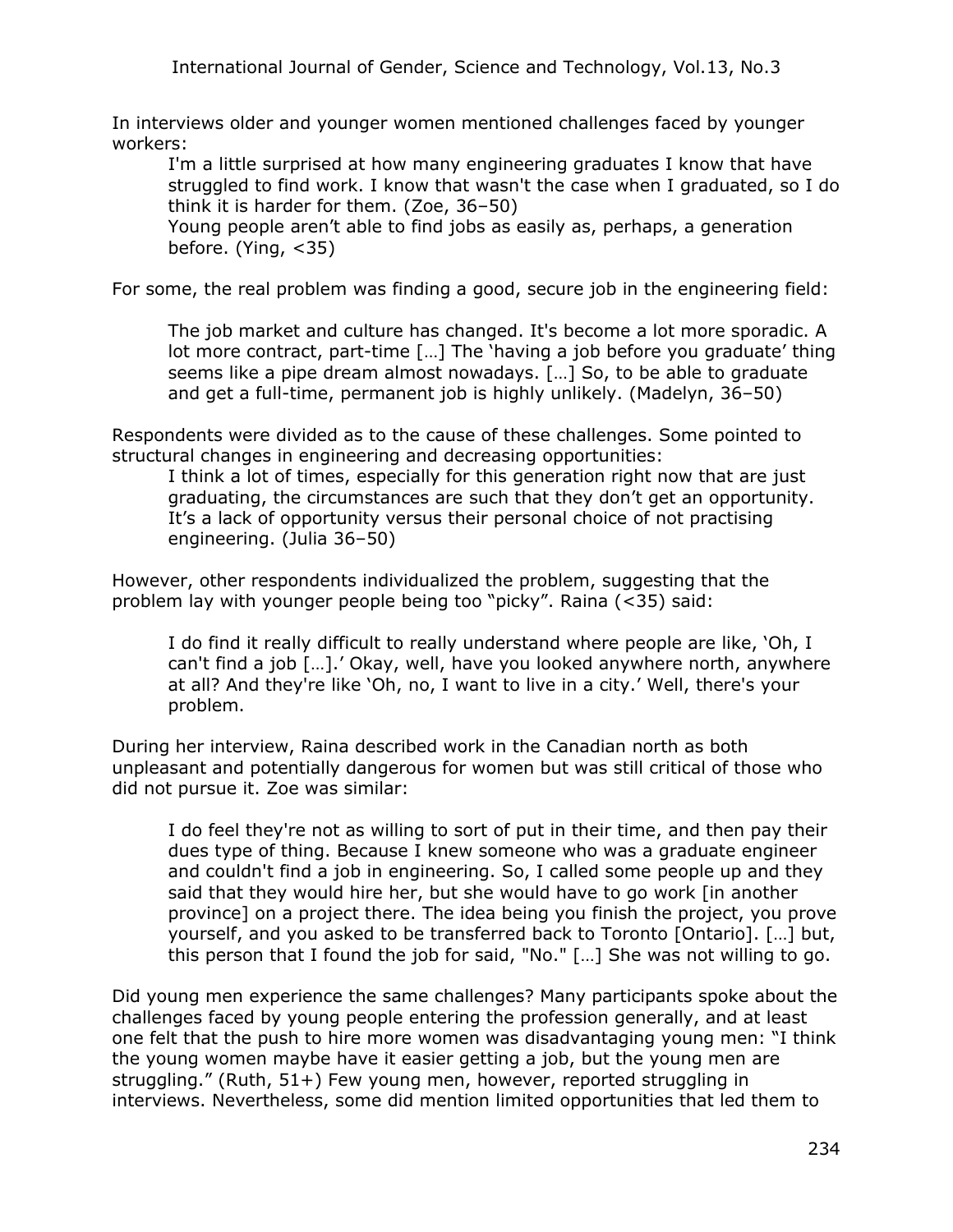work in another country, get more education before settling into a job, or accepting employment outside engineering firms. Several, however, reported finding work before or shortly after completing their degrees. Considering the survey and interview findings together, it appears that young people may struggle in the labour market generally, but on balance it appears that younger women may be particularly impacted.

In interviews, some older women suggested that those who "pay their dues" by taking on less appealing, inflexible jobs early in their careers, will reap rewards eventually. Do older women thrive in the profession? Tables 4 and 5 show that older women respondents are just as likely as older men to hold permanent jobs in engineering. Table 6 looks at participation in decision-making. Here we can see that older women are much less likely than men their age to participate in workplace decision-making. Indeed, the percentage of older women who say they have a role in decision-making (37%) is similar to the percentage of young men 35 and under who do so (36%). Women in other age categories are not quite so disadvantaged, compared to their male peers. It could be the case that older women's experiences with work–family conflict (and receiving less credit for work done), limited their ability to obtain positions of authority. Like Ruth, quoted above, some may have been placed on a 'mommy track', while others have sought out family-friendly workplaces, but at a cost. At least some older women, then, may experience cumulative disadvantage, limiting late career success.

|                          | Women         | Men            | Age Totals        | <b>Total N</b> |
|--------------------------|---------------|----------------|-------------------|----------------|
| 35 and Under             | 23.3% (10)    | 36.3% (45)     | 32.9% (55)        | 167            |
| $36 - 50$                | 50.0% (11)    | 51.5% (53)     | 51.2% (64)        | 125            |
| 51 and Over              | $37.5\% (6)$  | 62.3% (127)    | 60.5%<br>$(133)*$ | 220            |
| <b>All Ages</b><br>(N's) | 33.3%<br>(81) | 52.2%<br>(431) | 49.2%**           | 512            |

*Table 6:* Do you participate in workplace decision-making? (% YES) by gender and age**.** 

### **\*p<.05, \*\*p<.01**

#### **Age cohort differences among women**

Thus far, interviews (and survey findings) have revealed perceptions of difference across an age cohort or generation among Canadian women engineers. Further analysis of the interview findings revealed additional areas of presumed advantage and disadvantage across a cohort, and some inter-generational tension.

On the one hand, younger women—at least those who successfully found permanent work were considered advantaged. For example, Ruth (51+) believed that younger women had more opportunities than her generation: "When the older cohort is retiring, they're getting a lot of opportunities. So it's changing, but it's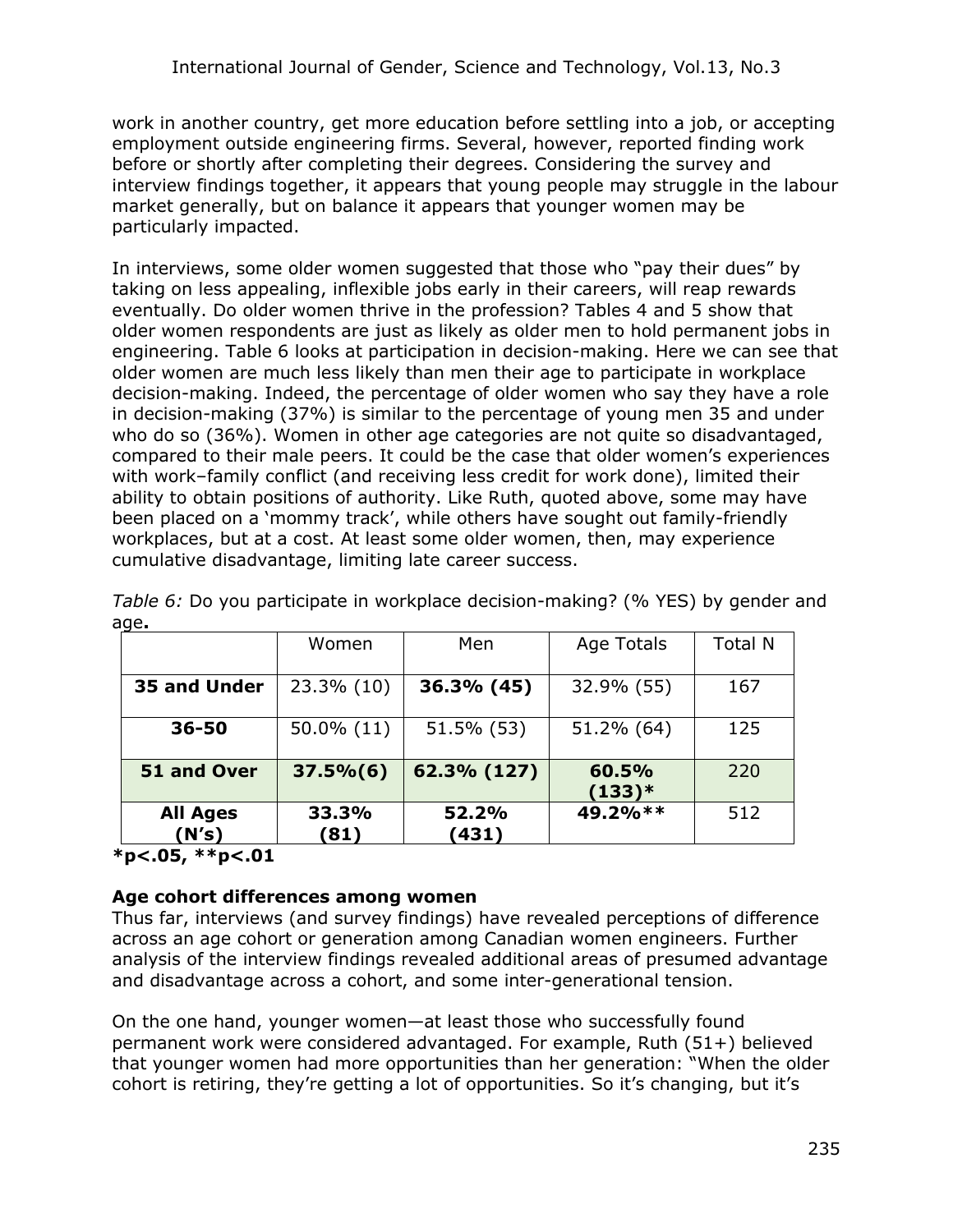been 40 years." Shawna (51+) also argued that young engineers' prospects were good, but not in the engineering field:

Well, I think the opportunities are good, if they don't do engineering. They use the engineering degree to do other things. And that's where I see the [young] people go up really, really fast.

On the other hand, some older workers questioned whether Millennial engineers were willing to 'pay their dues' to succeed in the profession, arguing that they were too eager to achieve immediate gains. Consider these comments from Zoe (36– 50):

I think the younger generation wants more. They want the work–life balance as soon as they start work. And, I think the older generation has an expectation that there will be the work–life imbalance that, you know, you devote yourself to work, work, work, work, work. Prove yourself for a couple of years, and then you've earned the right for the work–life balance. And, I'm not saying I think one is right and the other is wrong. But that's what I see.

Zoe's comments hint at a generational divide. Members of the older age cohorts had carefully navigated sexist environments, and eventually carved out fulfilling careers for themselves. Heather (51+) suggested that Millennials had a different approach:

I know a lot of my colleagues, my peer group, you know, we see younger people, and they're going, 'that's not fair'. You know, it's like, is this a cross you want to bear? Are there different ways of doing it to get to the same result without doing what say you could do at a university, but in a workplace [...] might not be the best strategy, right?

Heather suggested that women needed to pick and choose their battles to succeed. Members of the older generation experienced hardship but regarded their successful career as a reward for paying their dues. Delilah's (51+) comments are also revealing:

It's so hard for me to talk about, and it might sound like I'm complaining, because I'm not. It's just, it has been very, very tough. And you start reminiscing and I realize, wow, you know, it was so tough, it was so hard. And if I had to do it all over again, I'm not sure I would have. I'm not sure I would have. But now, I mean, on the other hand I keep thinking, if you hadn't done that, you wouldn't be where you are now, you'd be working for the man, so to speak, you know? I don't think I would have had the guts to start my own company whereas, you know, doing everything I had done, I am in a very, very happy position right now. In a very good position, and it has to do with the 25 years of really hard work, and some pain and discomfort. So maybe it's all a good thing.

Older women in engineering carved out successful careers by paying their dues. Some questioned whether younger women were willing to do the same. Instead, it was claimed, young women wanted work–life balance, and a good job in a good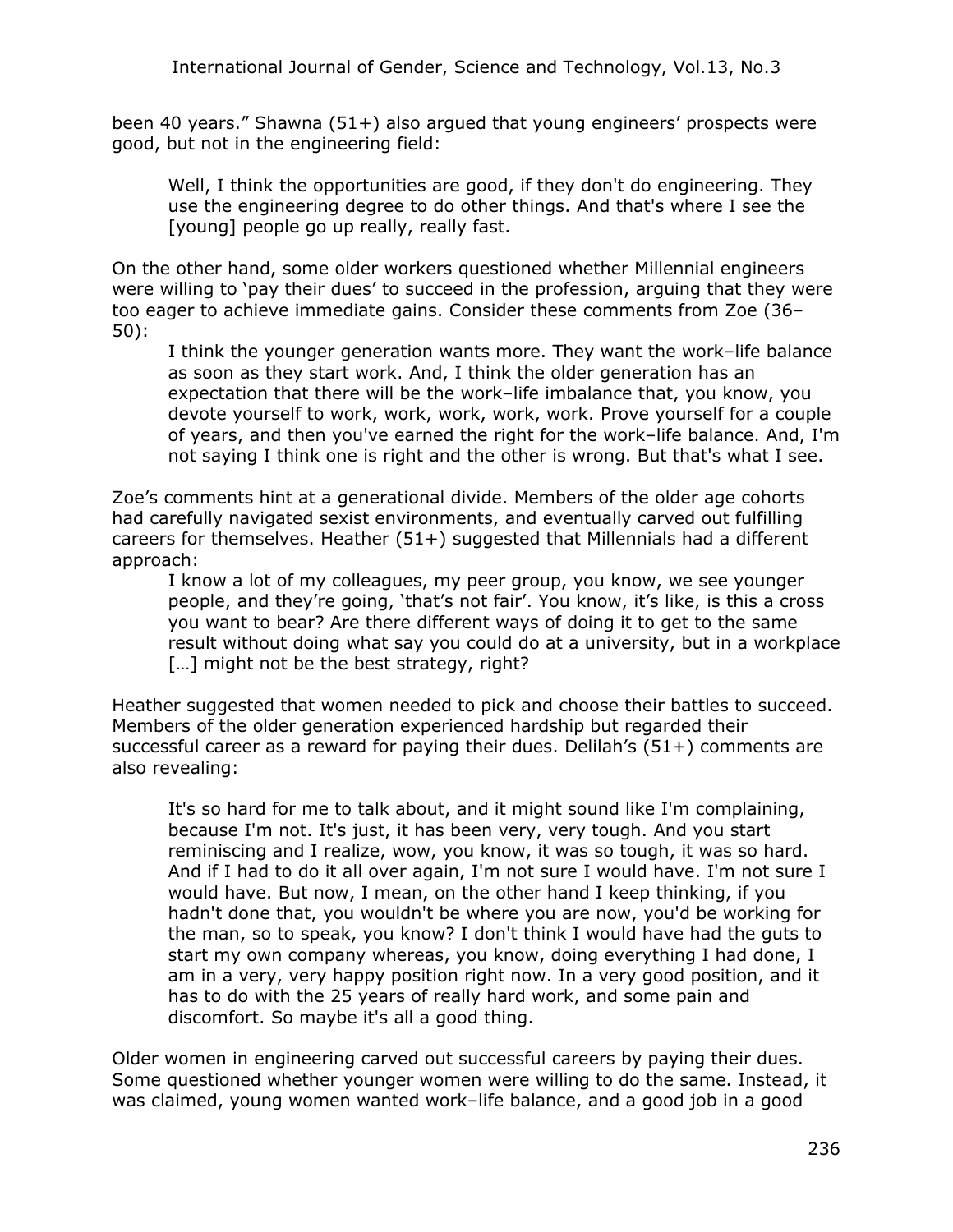location, immediately. Older women were ambivalent about these attitudes. It was fine to fight for your rights, but privileges were to be earned, they believed. However, it must be noted that none of the younger women interviewed appeared reluctant to 'pay their dues'. All were willing to endure hardship for the sake of a rewarding and fulfilling career. In fact, in light of their early career labour market challenges, younger women may face more difficulties than some of their predecessors in terms of accessing jobs, even if they face fewer challenges with work–family conflict.

## **DISCUSSION AND CONCLUSION**

Western research has long documented the challenges faced by women in maledominated professions like engineering. Yet, women's experiences are by no means monolithic and unchanging (Tao and McNeely, 2019). Gendered practices and structures change over time. As a result, gender differences within professions like engineering persist, but in ways that can vary across age cohort. Research from Australia and the UK suggests that engineering may be more welcoming for women than in the past (Ayre et al., 2011; Houghton, 2019). On these grounds, hypothesis one predicted that younger women in Canadian engineering might have more positive experiences and fewer differences with their male counterparts than members of older generations. An alternative hypothesis was also proposed: older women as survivors in a profession known to be hostile to women may be similar to their male counterparts, while younger women experience challenges that could eventually drive some out of the profession. Guided by these two hypotheses, this study explored gender differences in promotion, pay, work–family conflict, employment and decision-making authority, across age cohorts.

The survey findings suggest that some gender differences persist across all age groups: especially with respect to perceptions of fairness in pay and credit for work completed. Some gender differences, however, are evident only for certain age groups. Younger women appear disadvantaged compared to their male counterparts (and others) in terms of finding permanent work that requires their training. Older women report more challenges with work–family conflict, compared to older men, and have fewer opportunities to participate in decision-making on the job. Thus, there is some support for both of the competing hypotheses. Although they are entering a more egalitarian profession than their predecessors, younger women in Canadian engineering still face challenges finding stable work. These latter findings are consistent with research on Canadian women in STEM fields generally (Frank, 2019). Once women do gain entry, they might have better opportunities for promotion and experience less work–family conflict than their older counterparts (see also Alegria, 2019; Ayre et al. 2011).

In addition to supporting the survey findings, interviews revealed some degree of intergenerational tension between older and younger women engineers. The older cohorts had a difficult time, but 'paid their dues', and many found success. Some worry that the younger engineers are demanding privileges (including work–life balance), without paying their dues. Both the survey data and interview data, however, suggest that young women continue to face challenges with respect to finding work, and getting credit for their work and skills. The former is a problem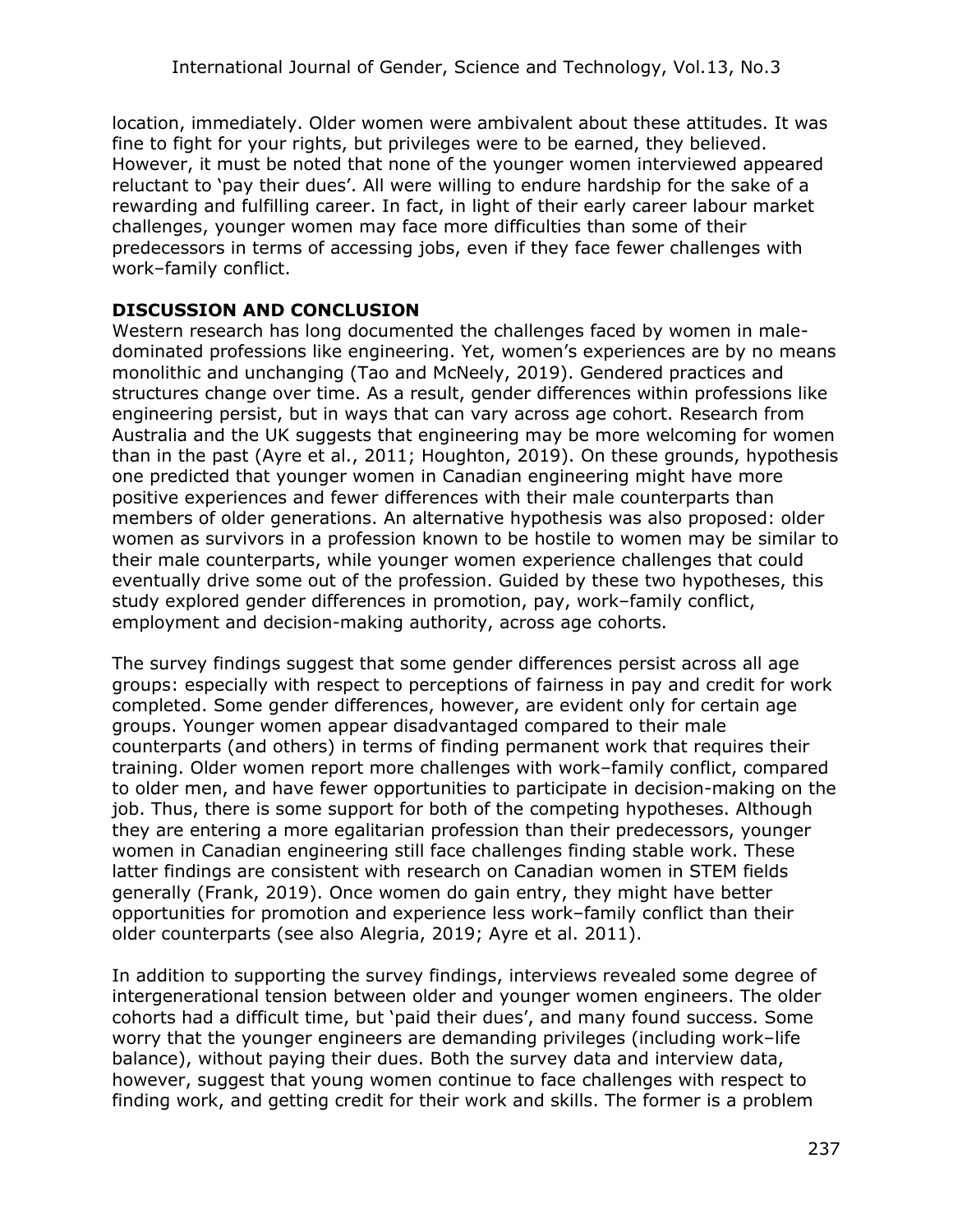that previous generations of women had to worry about less. Younger women's early career challenges could link to career trajectories that look quite different from those of their predecessors.

To conclude, this study suggests that in Western economies gender differences in the engineering working environment are cross cut by age. The experiences of people in one age cohort may overlap with, but nonetheless be distinct from, those in another.

The life-course perspective used in this work, and in work cited earlier, can clarify the changing nature of professional work and the gendering of professions. It can demonstrate that, while gender inequalities are entrenched in the workplace, they are also mutable in nature, impacting individuals differently. These inequalities have implications for career trajectories, including the potential for cumulative disadvantage only touched on here. Future research should continue to adopt an intersectional life-course lens and explore—across a variety of professions—how gender and age cohorts intersect with other dimensions of inequality that were difficult to study here due to low sample sizes. This includes race, ethnicity, gender identity/expression, and sexual orientation. The adoption of an intersectional lifecourse lens facilitates research into how inequalities intersect and shift over time, revealing opportunities for greater equality within professions in the future.

## **REFERENCES**

Acker, J. (2006). Inequality Regimes: Gender, Class, and Race in Organizations. *Gender & Society 20*(4), 441–64.<https://doi.org/10.1177/0891243206289499>

Adams, T.L. (2010). Gender and Feminization in Health Care Professions. *SociologyCompass* 4(7),454-465. [https://doi.org/10.1111/j.1751-](https://doi.org/10.1111/j.1751-9020.2010.00294.x) [9020.2010.00294.x](https://doi.org/10.1111/j.1751-9020.2010.00294.x)

Alegria, S. (2019). Escalator or Step Stool? Gendered Labor and Token Processes in Tech Work. *Gender & Society 33*(5), 722–745. <https://doi.org/10.1177/0891243219835737>

Ayre, M., Mills, J. & Gill, J. (2011). Two Steps Forward, One Step Back: Women in Professional Engineering in Australia. *International Journal of Gender, Science and Technology 3*(2), 293–312.

<http://genderandset.open.ac.uk/index.php/genderandset/article/view/157>

Bolton, S. & Muzio, D. (2007). Can't Live with 'Em; Can't Live without 'Em: Gendered Segmentation in the Legal Profession. *Sociology 41*(1), 47–64. <https://doi.org/10.1177%2F0038038507072283>

Castaňo, C. & Webster, J. (2011). Understanding Women's Presence in ICT: the Life Course Perspective. *International Journal of Gender, Science and Technology 3*(2), 364–386.

<http://genderandset.open.ac.uk/index.php/genderandset/article/view/168>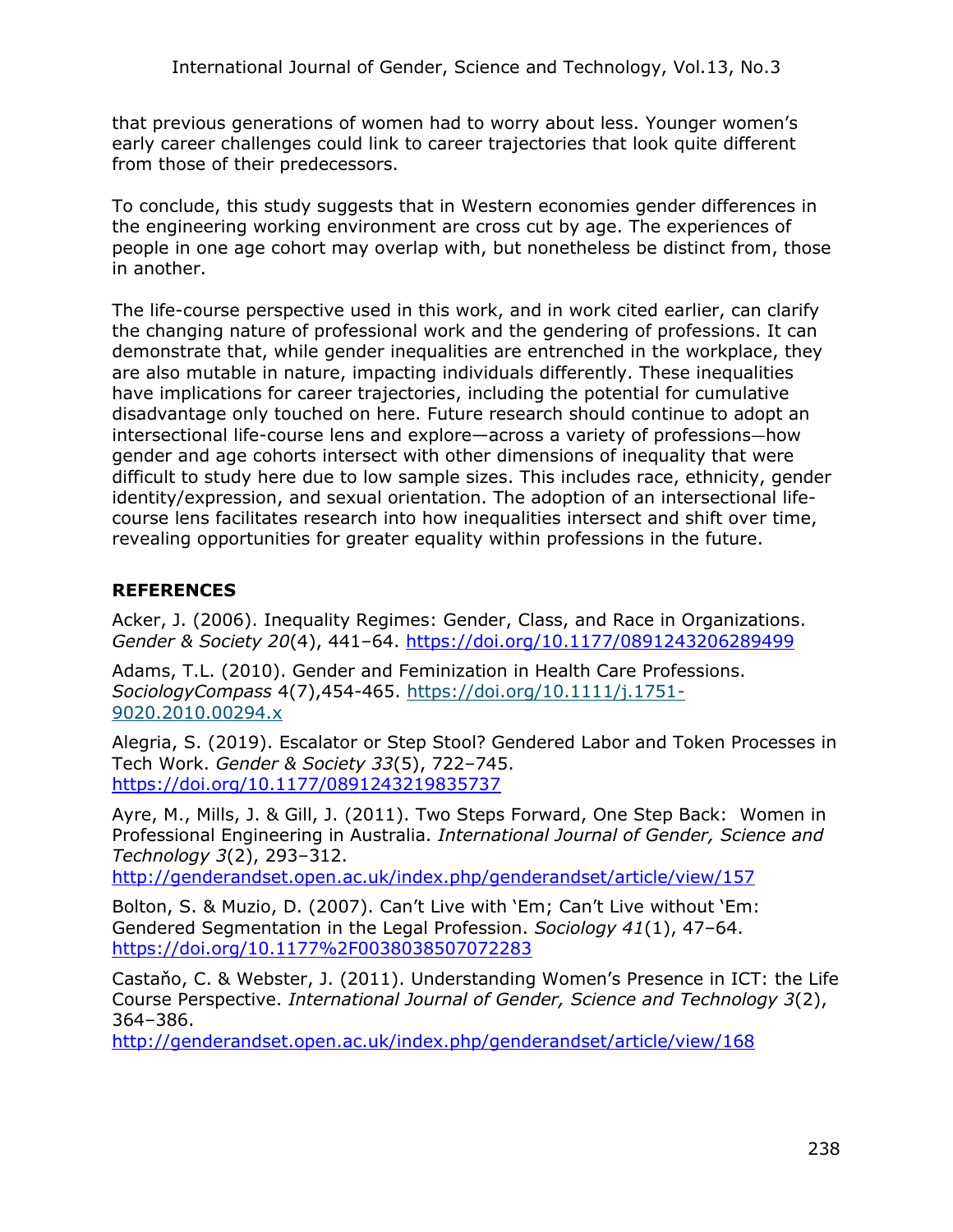Cech, E., Rubineau, B., Silbey, S. & Seron, C. (2011). Professional Role Confidence and Gendered Persistence in Engineering. *American Sociological Review 76*(5),641– 666.<https://doi.org/10.1177%2F0003122411420815>

Cech, E. & Pham, M.V. (2017). Queer in STEM Organizations: Workplace Disadvantages for LGBT Employees in STEM related Federal Agencies. *Social Sciences 6*(1),12–34. <https://doi.org/10.3390/socsci6010012>

Choroszewicz, M. & Adams, T.L. (Eds.) (2019). *Gender, Age and Inequality in the Professions*. New York: Routledge.

Davies, C. (1996). The Sociology of Professions and the Profession of Gender. *Sociology 30*(4),661–78.<https://doi.org/10.1177%2F0038038596030004003>

Devine, F. (1992). Gender Segregation in the Engineering and Science Professions: A Case of Continuity and Change. *Work, Employment & Society 6*(4),557–75. https://doi.org[/10.1177/095001709264002](https://econpapers.repec.org/scripts/redir.pf?u=https%3A%2F%2Fdoi.org%2F10.1177%252F095001709264002;h=repec:sae:woemps:v:6:y:1992:i:4:p:557-575)

Dryburgh, H. (1999). Work Hard, Play Hard: Women and Professionalization in Engineering – Adapting to the culture. *Gender & Society* 13*(5)*,664–682. [https://doi.org/10.1177/089124399013005006](https://doi.org/10.1177%2F089124399013005006)

Elder, G.H.Jr, Kirkpatrick Johnson, M. & Crosnoe, R. (2003). The Emergence and Development of Life Course Theory. In J.T. Mortimer & M.J. Shanahan (Eds.), *Handbook of the Life Course* (pp.3-19). New York: Kluwer Academic/Plenum Publishers.

Engineers Canada. (2021). Sex representation in engineering. https://engineerscanada.ca/reports/2021-national-membership-information#-sexrepresentation-in-engineering

Evetts, J. (1994). Women and Career in Engineering: continuity and change in the organisation. *Work, Employment and Society 8*(1),101–112. <https://doi.org/10.1177%2F095001709481006>

Faulkner, W. (2007). 'Nuts and Bolts and People': Gender-Troubled Engineering Identities. *Social Studies of Science 37*(3),331–356. [https://doi.org/10.1177/0306312706072175](https://doi.org/10.1177%2F0306312706072175)

Frank, K. (2019). *A Gender Analysis of the Occupational Pathways of STEM Graduates in Canada*. Statistics Canada Analytical Studies Branch Research Paper Series. Accessed at

<https://www150.statcan.gc.ca/n1/pub/11f0019m/11f0019m2019017-eng.htm>

Gill, J., Mills, J., Franzway, S. & Sharp, R. (2008). 'Oh you must be very clever!' High-achieving women, professional power, and the ongoing negotiation of workplace identity. *Gender and Education 20*(3),223–236. <https://doi.org/10.1080/09540250801968990>

Harding, S. (1986). *The Science Question in Feminism*. Ithaca: Cornell University Press.

Hatmaker, D.M. (2013). Engineering Identity: Gender and Professional Identity Negotiation among Women Engineers. *Gender, Work & Organization 20*(4),382–96. <https://doi.org/10.1111/j.1468-0432.2012.00589.x>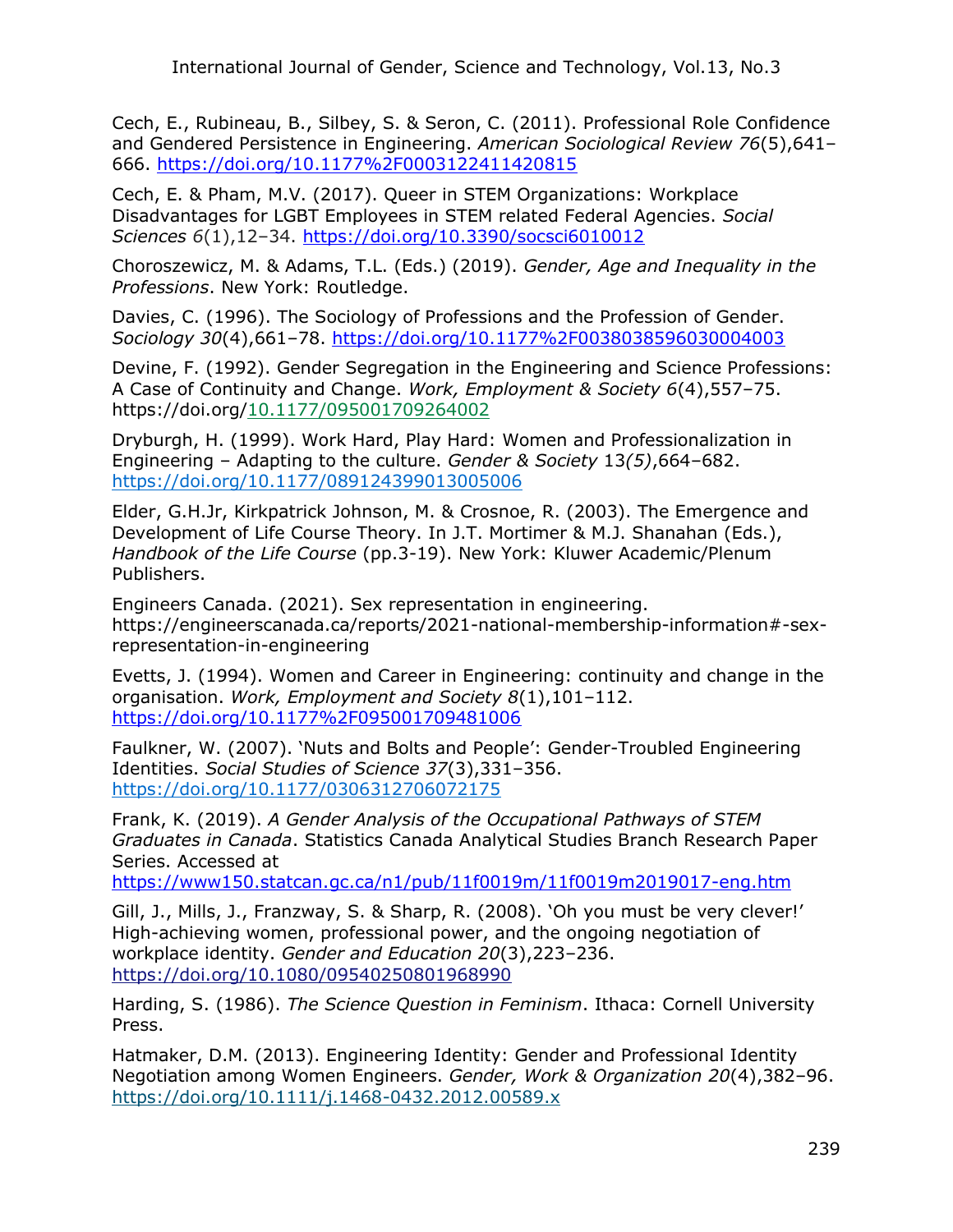Heap, R. & Scheinberg, E. (2005). 'Just one of the gang': Women at the University of Toronto's Faculty of Applied Science and Engineering, 1939-50. In R. Heap, W. Millar & E. Smyth (Eds.), *Learning to Practise: Professional Education in Historical and Contemporary Perspective* (pp. 189–211). Ottawa: University of Ottawa Press.

Hearn, J., Biese, I., Choroszewicz, M. & Husu, L. (2016). Gender, Diversity, and Intersectionality in Professions and Potential Professions: Analytical, Historical and Contemporary Perspectives. In M. Dent, I.L. Bourgeault, J.L. Denis, and E. Kuhlmann (Eds), *The Routledge Companion to the Professions and Professionalism.* New York: Routledge.

Herman, C., Lewis, S. & Humbert, A.L. (2013). Women Scientists and Engineers in European Companies: Putting Motherhood under the Microscope. *Gender, Work and Organization 20*(5),467–478.<https://doi.org/10.1111/j.1468-0432.2012.00596.x>

Herman, C. & Webster, J. (2010). Taking a lifecycle approach: redefining women returners to Science, Engineering and Technology. *International Journal of Gender Science and Technology 2(2)*,179–205.

<http://genderandset.open.ac.uk/index.php/genderandset/article/view/59/191>

Hochschild, A. (2003). *The Commercialization of Intimate Life*. San Francisco and Los Angeles: University of California Press.

Holvino, E. (2010). Intersections: The Simultaneity of Race, Gender and Class in Organization Studies. *Gender, Work and Organization 17*(3), 248–77. <https://doi.org/10.1111/j.1468-0432.2008.00400.x>

Houghton, I. (2019). Retaining and Promoting a More Gender-Diverse Workforce in an Engineering Consultancy Through Specific Development Training. *International Journal of Gender, Science and Technology 11*(1),176–180. <http://genderandset.open.ac.uk/index.php/genderandset/article/view/585>

Kelan, E.K. (2014). Organising Generations – What Can Sociology Offer to the Understanding of Generations at Work? *Sociology Compass 8*(1),20–30. <https://doi.org/10.1111/soc4.12117>

Kmec, J.A. (2013). Why Academic STEM Mothers Feel They Have to Work Harder than Others on the Job. *International Journal of Gender, Science and Technology 5*(2), 79–101.

<http://genderandset.open.ac.uk/index.php/genderandset/article/view/277>

McMullin, J.A. (ed). (2011). *Age, gender, and work: small technology firms in the new economy*. Vancouver: UBC Press.

Melaku, T.M. (2019). *You Don't Look Like a Lawyer: Black women and systemic gendered racism*. Rowman and Littlefield.

Moen, P. (2011). From 'work–family' to the 'gendered life course' and 'fit': Five Challenges to the Field. *Community, Work & Family 14*(1), 81–96. <https://doi.org/10.1080/13668803.2010.532661>

Ontario Society for Professional Engineers (OSPE). (2015). Crisis in Ontario's Engineering Labour Market. Toronto: OSPE.